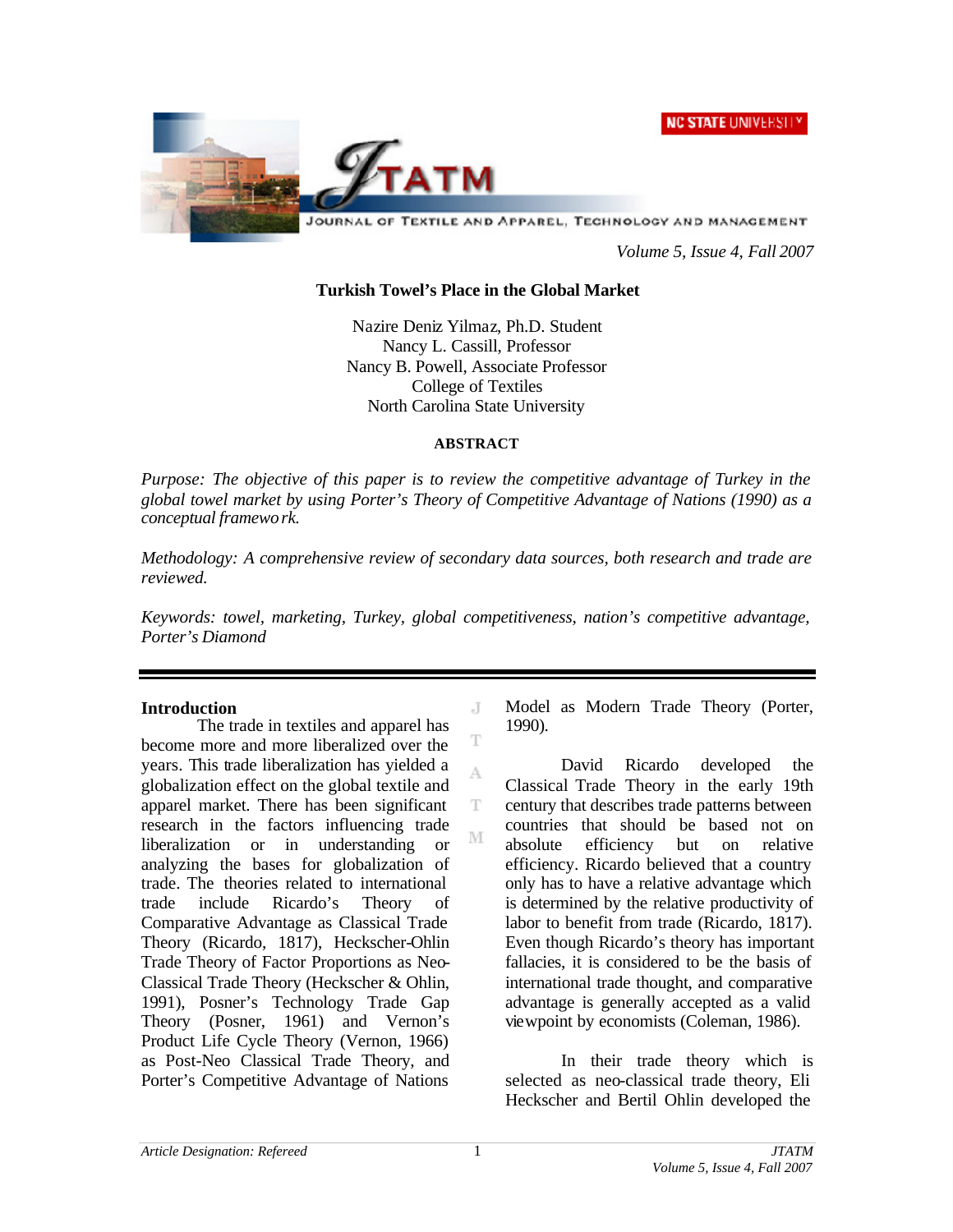idea that a country will export goods that are intensive in production in its abundant factors and import goods intensive in its relatively scarce factors (Heckscher & Ohlin, 1991). However, almost all empirical studies carried out have shown that the Heckscher-Ohlin Theory of Factor Proportions is not accurate. This theory does not provide a satisfactory explanation for international trade. This theory is best applicable to trade between developing and developed countries where there is higher difference among factors, but not for the trade among developed countries (Grimwade, 2000).

As the first one of the two Post-Neo-Classical Trade Theories, in his paper "International Trade and Technical Change", Michael Posner wrote the Technology Gap Theory in order to explain the influence of technology on trade flows. Additionally, this theory presented an explanation of trade in manufactured goods between advanced countries with similar economic conditions (Posner, 1961).

In the second Post-Neo-Classical Trade Theory, Product Life Cycle Trade Theory, Raymond Vernon also addresses the factor of technology on trade. Vernon puts more emphasis on the life of the actual product, whereas Posner puts more emphasis on the life of the technology used to make the product. This theory concludes that developing countries will specialize and export those products which are more standardized, while developed countries will specialize in and export new products (Vernon, 1966). There are many products in real life which proves the validity of this theory which include consumer durables, petrochemicals and others (Harrigan, 2001). The two post-neo-classical trade economists introduced the importance of technology on trade (Parrish, 2003).

The mentioned theories are not satisfactory in explaining the competition between countries. In 1990, Michael Porter published "The Competitive Advantage of Nations" where he sought to answer the following question: Why does a nation become the home base for successful international competitors in an industry? Porter's contribution to the theory of international trade is the introduction of the importance of the firm to his model, which is considered to be Modern Trade Theory (Porter, 1990). This model is investigated in more detail in a following section of this paper. Table 1 summarizes the previously mentioned trade theories.

J T

A Ŧ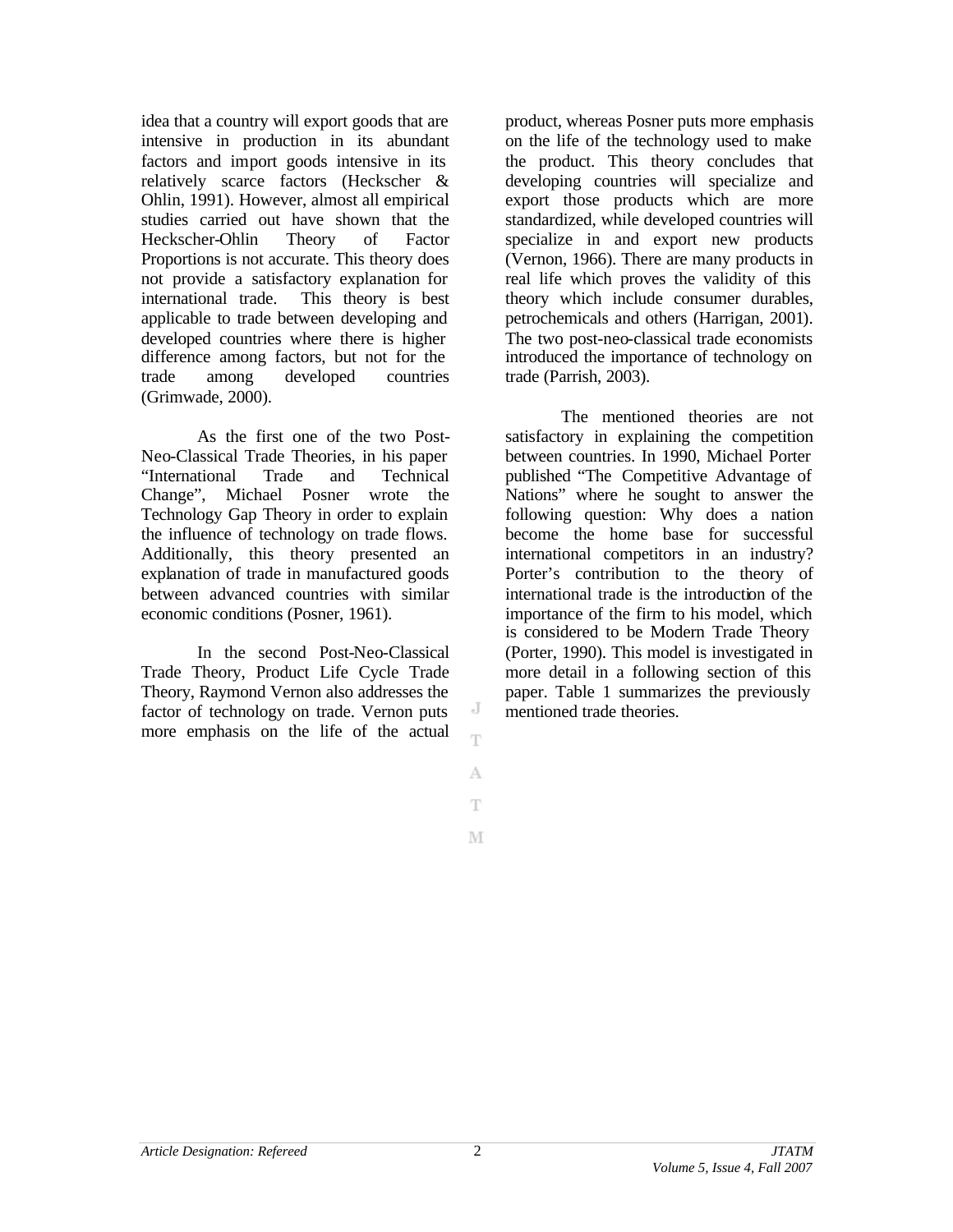#### *Table 1 Trade Theories*

| Era                                    | <b>Trade Theory</b>                                                              | <b>Contribution</b>                              | Specialization*                                                                                                                                                                              |
|----------------------------------------|----------------------------------------------------------------------------------|--------------------------------------------------|----------------------------------------------------------------------------------------------------------------------------------------------------------------------------------------------|
| Classical Trade<br>Theory              | Ricardo's Theory of<br>Comparative Advantage                                     | Introduction of a one<br>factor model            | Countries will tend to specialize in<br>those products in which they enjoy low<br>relative labor costs.                                                                                      |
| Neo-Classical<br><b>Trade Theory</b>   | Heckscher-Ohlin Trade<br>Theory of Factor<br>Proportions                         | Introduction of a<br>multi-factor model          | Countries will specialize in those<br>goods which are intensive in<br>production in its abundant factors and<br>import those goods which are intensive.<br>in its relatively scarce factors. |
| Post-Neo-<br>Classical Trade<br>Theory | Posner's Technology<br>Trade Gap Theory<br>Vernon's Product Life<br>Cycle Theory | Introduction of<br>technology as a factor        | Developed countries will tend to<br>specialize in new products.<br>Developing countries will tend to<br>specialize in those products which are<br>more standardized.                         |
| Modern Trade<br>Theory                 | Porter's Competitive<br><b>Advantage of Nations</b><br>Model                     | Introduction of the<br>importance of the<br>firm | Countries will specialize in those<br>industries in which the main<br>determinants are favorable for the<br>firm.                                                                            |
|                                        | * Specialization relates to country specialization.                              |                                                  |                                                                                                                                                                                              |

Note. From Parrish, E. D.( 2003). Niche Market Opportunities in the Global Market Place. *Unpublished Dissertation,* North Carolina State University*.*

J Ŧ

A

T

M

This trade liberalization accompanied a globalization movement for the textile and apparel industry. The Turkish textile and apparel industry has grown over the years and the towel industry in Turkey is now one of the most important towel producers in the global market on both quality and volume basis, with its cost per square meter equivalent well above the world average ("Major shippers," 2006 & 2006b; Cassill, 2005). This paper aims to establish a competitiveness assessment of the growing competitive Turkish towel industry by using Porter's Theory of Competitive Advantage of Nations (1990) as a conceptual framework.

# **Globalization**

Globalization can be described as international integration in general. It has impacts which range from changes in information flows, cultural interchanges, and political interdependencies to the effects on trade patterns, specialization, foreign direct

investments, and global capital flows (Andersena & Herbertson, 2005).

Globalization for the textile supply chain means marketing in the most profitable places in the world and manufacturing in the most economical places in the world (Cassill, 2005). It is a two-dimensional evolution that is based on sourcing strategies, competitive market positioning and resource availability (Gereffi, 1997).

# *Global Competitive Advantage*

The textile and apparel industry is one of the most highly competitive sectors in the world because of its low barriers to entry ("Textiles industry," 2004). An industry derives substantial relative competitive advantages or disadvantages from the characteristics of its home economy (Gray, 1991).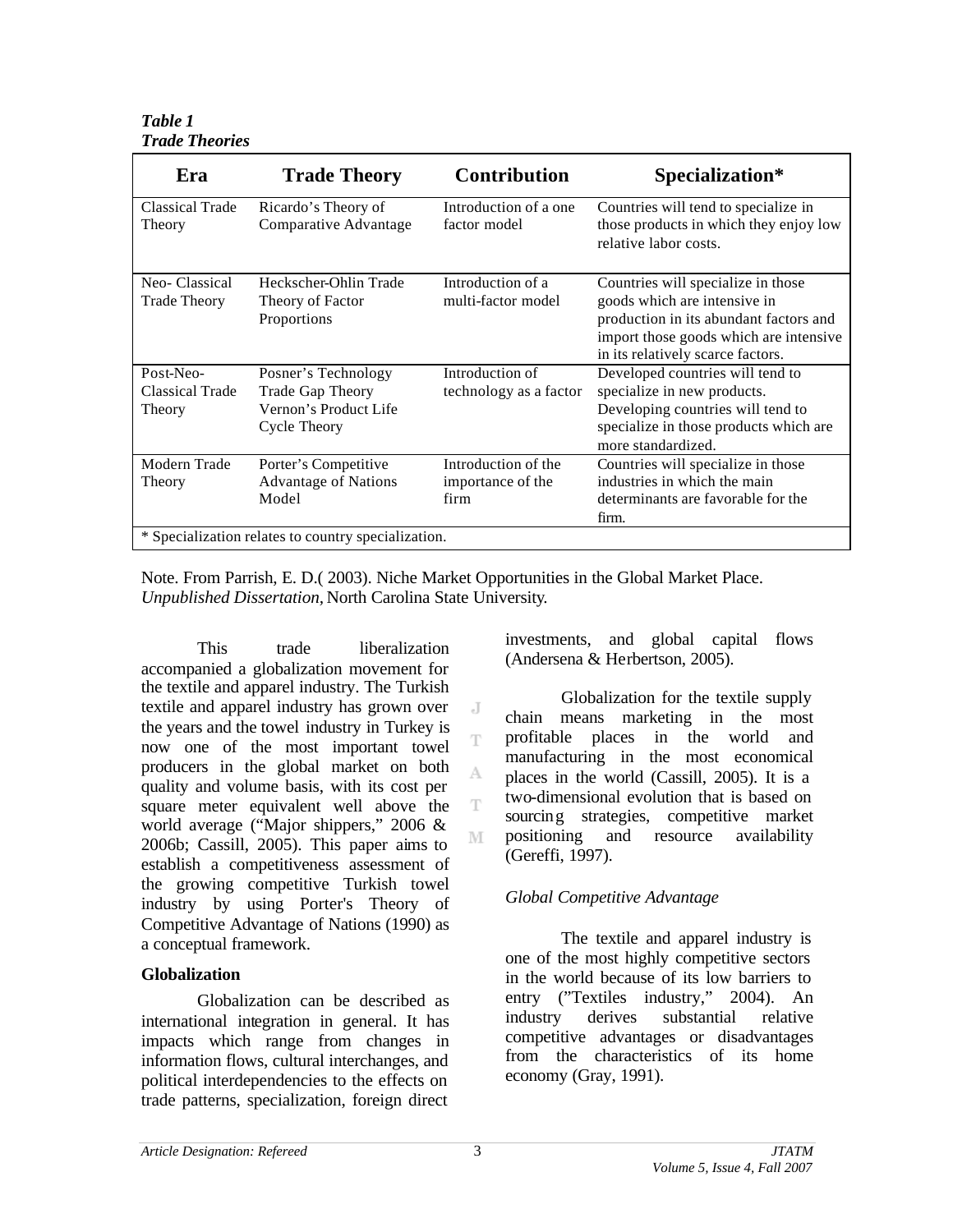#### *Porter's Diamond Theory of Competitive Advantages of Nations in the Global Market*

Porter's "Diamond" model (1990) describes the four elements necessary to achieve international success in a particular industry:



*Figure 1:* Determinants of National Advantage. *Note.* From Porter, M. E. (1990). *Competitive Advantage of Nations.* Free Press. New York, p. 127.)

J

A

T

M

#### *Factor conditions.*

Factor conditions are the supply and availability to a specific industry of factors of production, including human and physical resources (like location), knowledge resources, financial capital resources, and infrastructure (Porter, 1990). In other words, they are the presence of specialized pools of skills, technology, and infrastructure (Tatcher, 1997).

### *Demand conditions.*

Demand conditions refer to the presence of sophisticated and demanding local clients (Tatcher, 1997). The demand of domestic buyers can function as a means of establishing a quality advantage (Gray, 1991). The domestic demand forces the manufacturers to innovate and improve their products (Parrish, 2003). The important issue is not the size of the home market, but the extent to which it pressures firms to meet high standards (Davies & Ellis, 2000).

#### *Related and supporting industries.*

A competitive advantage in supplier industries will clearly benefit downstream national firms if it derives from a natural resource base or a technology leader (Porter, 1990). This condition is the presence of a critical mass of capable local suppliers of specialized inputs (Tatcher, 1997). The presence of clusters in the home base economy will give the industry international competitive advantage. The clusters have firms in itself "which are linked to each other through vertical or horizontal relationships amongst supplying and buying sectors or common customers, distribution channels or technologies" (Davies & Ellis, 2000; p.1191). Geographic clustering enhances the flow of information, increases the rivalry and results in innovation (Pressman, 1991).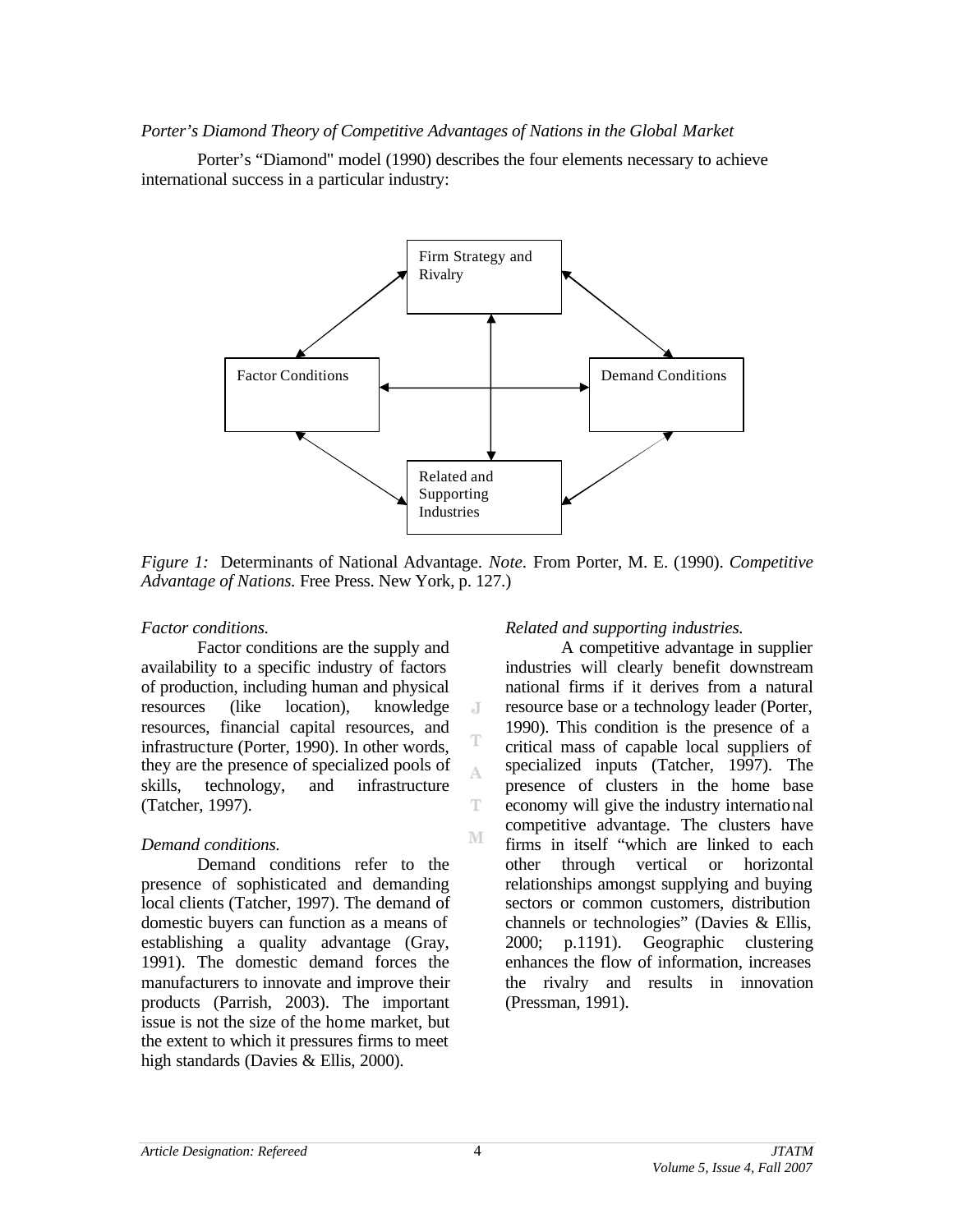#### *Firm strategy, structure and rivalry.*

Firm strategy, structure and rivalry can be explained as the presence of capable, committed, fiercely competing local rivals (Tatcher, 1997). There is a need for a sustained and long-term commitment by management and a need for intense domestic rivalry so that the nation's stable of firms is substantially efficient in all of its activities (Gray, 1991). Domestic competitive pressure provides the firms the dynamic that also enhances the international competitive advantage (Davis & Ellis, 2000).

I.

Nations are most likely to succeed in industries or industry segments where the national diamond is most favorable. Success does not occur in isolated industries, but in clusters: firms and institutions, both public and private, linked through customer, supplier and other relationships (Tatcher, 1997). These clusters generate technological spillovers and tend to be geographically concentrated so that they enjoy economies of agglomeration—particularly through specialist markets and good inter-firm communications (Gray, 1991).

#### *Other forces acting on the diamond.*

Other forces affecting the competitiveness of nations include government, chance and other non-market factors. Governments act as important buyers of products and services and the policymakers on labor, capital formation and product standards as well. Chance can be considered as the occurrences that are beyond the control of firms (Gray, 1991). Chance includes unpredictable technological discontinuities, wars and other chance events (Davies & Ellis, 2000). Other nonmarket factors are interest groups, activists and the public (Gray, 1991). These forces are not included to the diamond itself, but they affect the conditions within it (Davies & Ellis, 2000). The rest of the paper will examine towels, U.S. towel market, and Turkish towel industry and investigate the

competitiveness of Turkish towels in the global market.

#### **Towels**

#### *Description*

A terry towel is described as a textile product which is made with a loop pile on one or both sides, generally covering the entire surface or forming stripes, checks, or other patterns (with end hems or fringes and side hems or selvages) (ASTM D 123, 2003).

#### Classification of Terry Towels

The classification of towels can be made according to size and end use as:

- Bath towels
- Face towels
- Hand towels
- Fingertip Towels
- Kitchen Towels
- Guest towel
- Washcloths ("US current industrial," 2005).

Towel Production and Consumption in the United States

#### *Towel Production and Consumption Figures of the United States Market*

In the U.S. textile market, the bath category is a growing sector of home textiles. During 2004, the bath category increased 2.8% in sales to \$3.7 billion, 51% of which is towels at \$1.881 billion (Corral, 2005).

Whereas these numbers explain the retail sales of towels, the production and shipment quantities and values of U.S. produced towels for years 2002 to 2004 are shown in Table 2. In 2004, the value of terry towel shipments from the U.S. was \$715,575,000. Volume (production and shipment) and value of U.S. production has continued to decline during 2002-2004.

J Ŧ

A Ŧ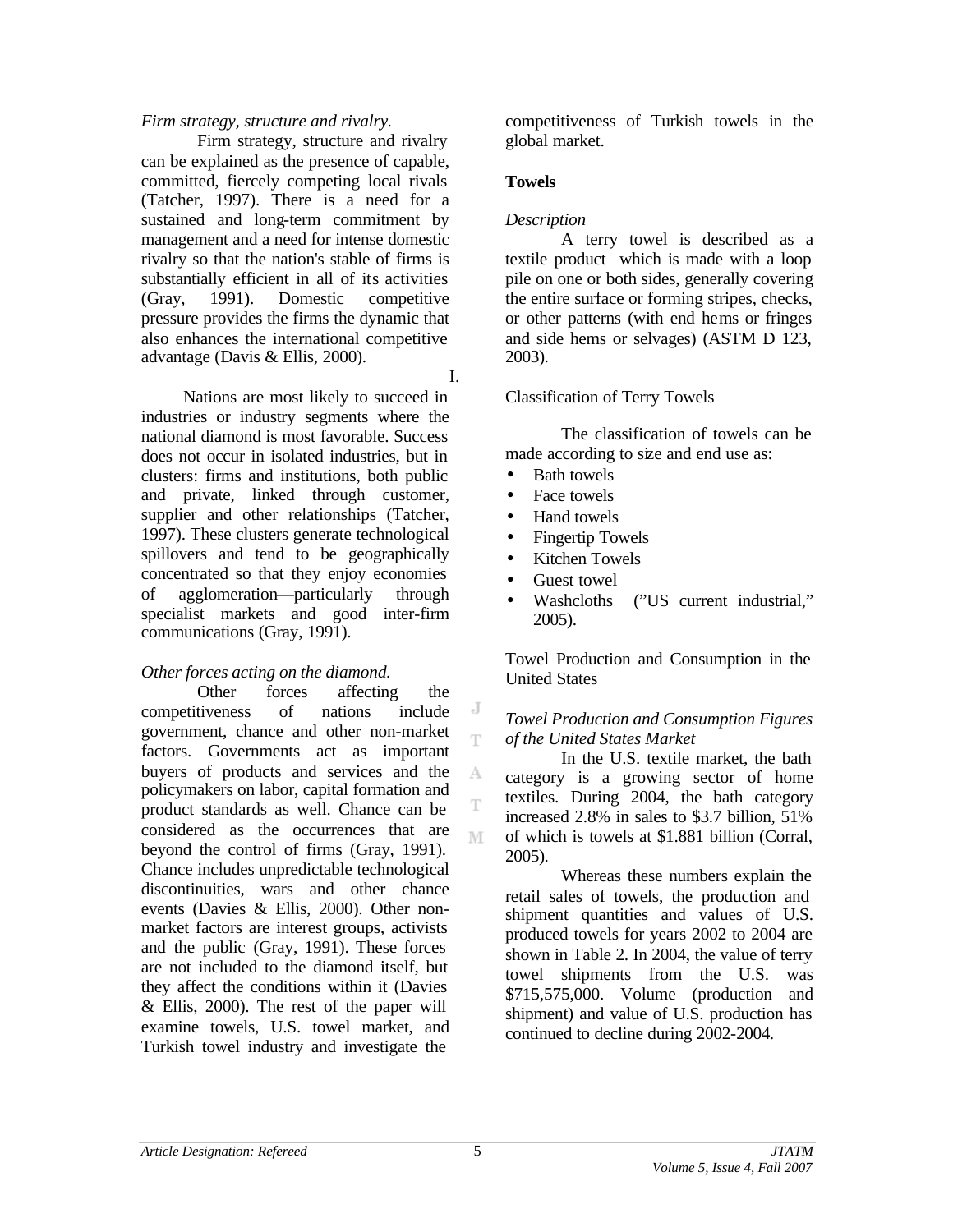| <b>Quarter and year</b> | <b>Production</b> |                              | <b>Shipment</b>                     |                          |
|-------------------------|-------------------|------------------------------|-------------------------------------|--------------------------|
|                         |                   | Quantity<br>(Thousand dozen) | <b>Quantity (Thousand</b><br>dozen) | <b>Value</b><br>(\$1000) |
| 2004                    | Total             | 20,822                       | 21,406                              | 715,575                  |
|                         | Q4                | 4,493                        | 4,669                               | 162,708                  |
|                         | Q <sub>3</sub>    | 5,227                        | 5,354                               | 180,124                  |
|                         | Q <sub>2</sub>    | 5,706                        | 5,778                               | 190,762                  |
|                         | Q1                | 5,396                        | 5,605                               | 181,981                  |
| 2003                    | Total             | 25,346                       | 26,370                              | 822,099                  |
| 2002                    | Total             | 29,635                       | 29,550                              | 946,114                  |
|                         | <b>Change</b>     |                              |                                     |                          |
|                         | 2002-2003         | $-%14$                       | $-9611$                             | $-%13$                   |
|                         | 2003-2004         | $-%18$                       | $-%19$                              | $-%13$                   |

*Table 2. US Terry Towel Production and Shipment Figures for 2002 to 2004* 

**Note. From** *US current industrial records- bed and bath furnishing*(2005). U.S. Department of Commerce. Retrieved, 08-01-2005, from:

> J Ŧ

> A

T

M

http://www.census.gov/cir/www/314/mq314x.html

The U.S. import figures of terry woven towels and washcloths for 2004 are shown in Table 3. The total quantity of imported terry woven towels and washcloths to U.S. was 131,837,000 dozens and its value was \$1,359 billion dollars in 2004. The rate of import penetration was 72% in the U.S market (year 2004, value basis).

In the first quarter of the year 2005, 33,350,000 dozens of finished towels were imported to the U.S. for consumption with the value of \$399,921,000 while, 5,794,000 dozen finished towels were produced in the U.S. The import penetration in the US market on quantity basis was 84%, while the percent of export to domestic manufacturer's shipments was 5.4% again in quantity basis for the first quarter of 2005. Towel consumption was 38,834,000 dozens for 2005's first quarter in US ("US current industrial," 2005). Domestic production cannot compete with the producers from developing countries on cost basis. Cost is one reason why a very large percentage of towels in the U.S. market place are imported, a trend similar to other textile and apparel products (Cassill, 2005).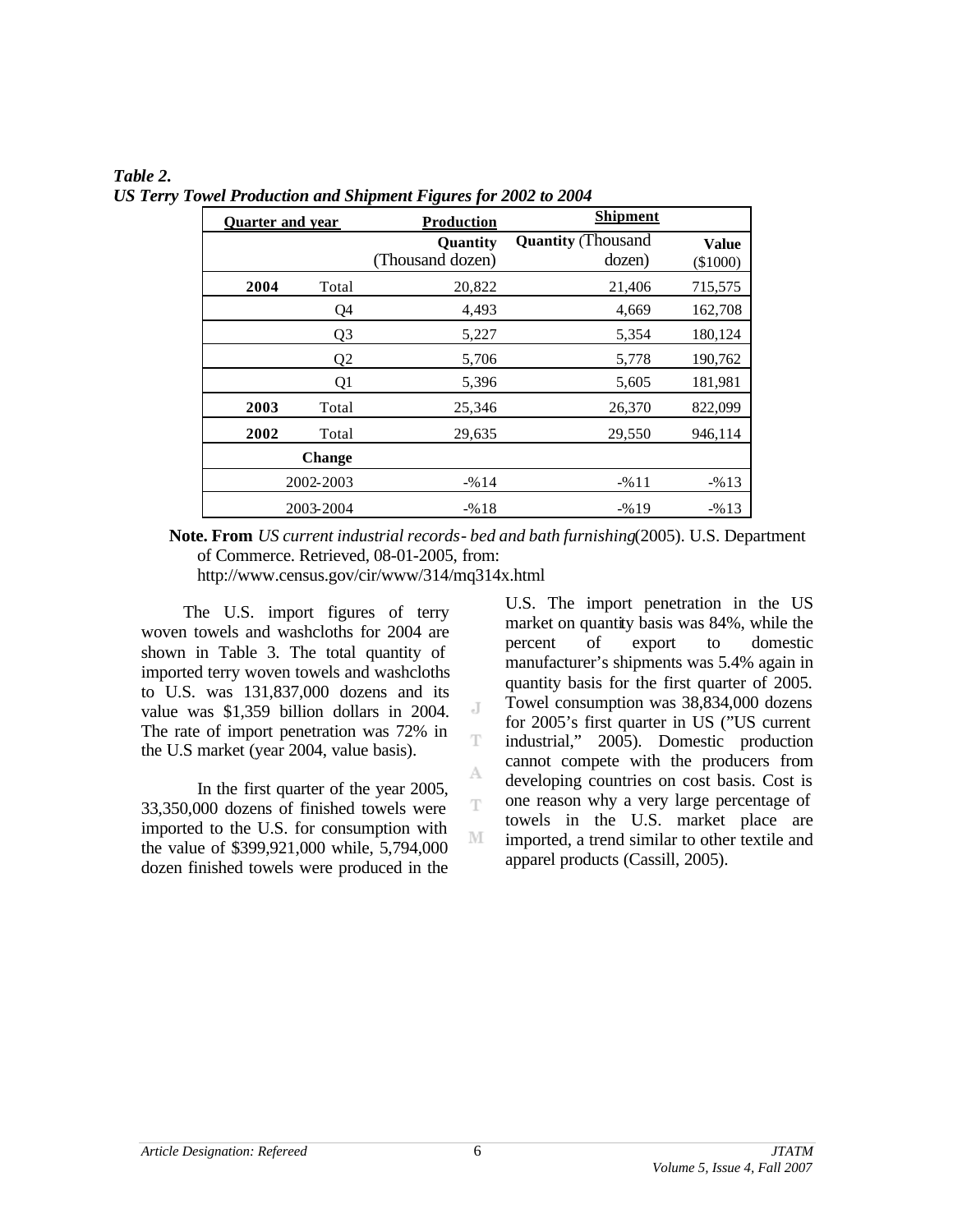*Table 3. US Import Figures of Woven Terry Towels in the first quarter of 2005 and four quarters of 2004* 

| <b>Product description</b>        | <b>Imports for consumption</b> |              |
|-----------------------------------|--------------------------------|--------------|
|                                   | Quantity                       | <b>Value</b> |
| Terry woven towels and washcloths | thousand dozen                 | \$1000       |
| 2005                              |                                |              |
| O1                                | 33,350                         | 399,921      |
| 2004                              |                                |              |
| Total                             | 131,837                        | 1,358,951    |
| Q4                                | 34,436                         | 339,745      |
| Q3                                | 34,436                         | 309,290      |
| Q2                                | 32,952                         | 347,046      |
| Q1                                | 32,971                         | 362,870      |

Note. From *U.S. Imports of Textiles, Textile Products and Apparel, Top Trading Partners Top Countries Based on Current Month*(2005). U.S. Department of Commerce. Retrieved 10-08-2005, from:

http://www.census.gov/foreign-trade/statistics/country/sreport/country.txt

Table 4 shows the production and shipment figures of terry towels according to the end uses. While the washcloths had the first rank in volume (13,300,000 dozen washcloths out of 20,822,000 dozen finished towels of all purposes), bath towels had the biggest share in total value of the 2004 toweling market (\$441,875,000 out of total \$715,575,000).

### *Table 4.*

#### *Production and Shipment Figures of Towels according to their end uses.*

|                                                                                   |                                       | 2004                              |                 |  |  |
|-----------------------------------------------------------------------------------|---------------------------------------|-----------------------------------|-----------------|--|--|
| <b>Product Description</b>                                                        | <b>Production</b><br><b>Shipments</b> |                                   |                 |  |  |
|                                                                                   | <b>Quantity</b><br>thousand dozen     | <b>Quantity</b><br>thousand dozen | Value<br>\$1000 |  |  |
| Finished towels                                                                   | 20,822                                | 21,406                            | 715,575         |  |  |
| By end use:                                                                       |                                       |                                   |                 |  |  |
| Kitchen                                                                           | $(D)*$                                | (D)                               | (D)             |  |  |
| Bath                                                                              | 10,827                                | 11,226                            | 441,875         |  |  |
| Hand, face, guest,<br>and fingertip                                               | 7,995                                 | 7,975                             | 171,303         |  |  |
| Bath/tub mats                                                                     | (D)                                   | (D)                               | (D)             |  |  |
| All other                                                                         | (D)                                   | (D)                               | (D)             |  |  |
| Washcloths                                                                        | 13,300                                | 12,724                            | 111,882         |  |  |
| *D The information was not disclosed to protect the privacy of the companies that |                                       |                                   |                 |  |  |
| produce these items.                                                              |                                       |                                   |                 |  |  |

Note. From *U.S. Imports of Textiles, Textile Products and Apparel, Top Trading Partners Top Countries Based on Current Month* (2005). U.S. Department of Commerce. Retrieved 10-08-2005, from: http://www.census.gov/foreign-trade/statistics/country/sreport/country.txt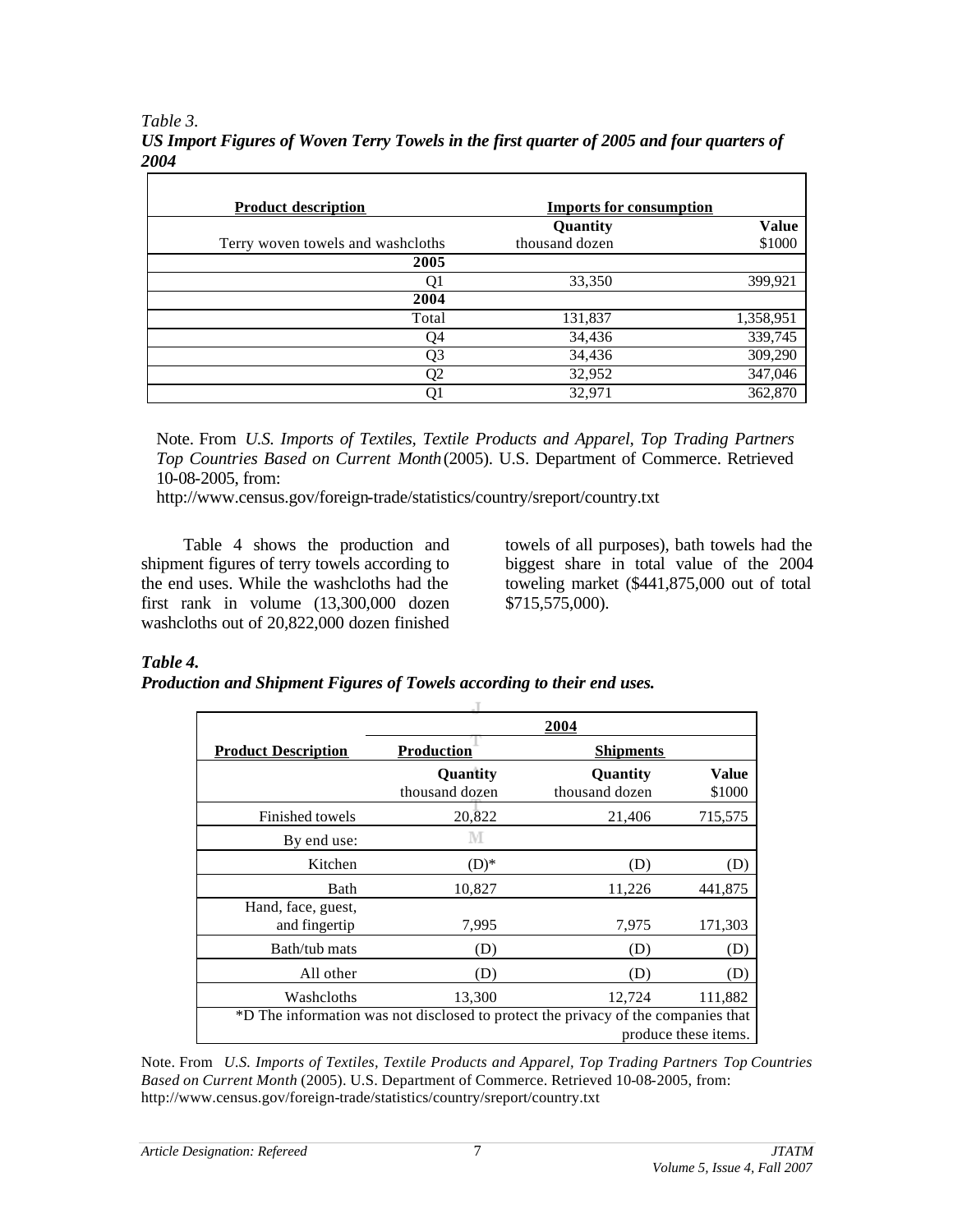There are some important U.S. towel producers supplying the United States Market such as Springs Industries (S.C.), Westpoint Stevens (Ga.), 1888 Hills (Ill.), J.R United (Hi.), Revere Mills (Ill.), Towels Etc. (Pennsylvania), Custom Towels Inc. (Ill.), McArthur Towels (Wisconsin), Sero Sales, Anvil Knitwear, and Professional Towel Mills (S.C.). Pillowtex, which was the U.S.A.'s second largest towel manufacturer, went out of business in July, 2003. This event in which over 8,000 people were out of work had an impact on the industry (Neelly, 2004). U.S. division of Belgian owned Santens, which was a producer of bath assemblies and beach towels, also permanently shut down in May 2007. The plant which was located in Anderson, S.C. closed due to increased competition from foreign manufacturers (Corral, 2007).

#### *Important Supply Chains and Retail Channels in the United States Towel Market Retail Channels*

Some of the major retail channels that sell towels in the U.S. are mass/discount stores (Wal-Mart and Target), department stores (Sears, Dillard's, Macy's, and Kohl's) and specialty stores (Bed, Bath & Beyond and Linens-n-Things) (Sanfilippo, 2005). Some of the towel brands on the retail shelves include branded and licensed products such as Avanti, CalvinKlein,

Tommy Hilfiger, DKNY, Charter Club, Court of Versailles, Donna Karan, Hotel Collection, Lauren Ralph Lauren, Lenox, Lilly Pulitzer, Missoni, Ralph Lauren, and Sigrid Olsen (Macy's, 2005). Private brand examples include Opulence of Sears and Bed Bath & Beyond's Mandalay (Sanfilippo, 2005). Companies such as WestPoint Stevens (with Seduction) and Venus Home (with Embrace) have developed their own brands of towels (Lazaro, 2003).

#### *Towel Sourcing by the United States Producers*

The U.S. towel providers are using several sourcing strategies to produce towels for the U.S. marketplace. Table 5 presents some data about the top 5 U.S. based towel producers.

Li & Fung, a Hong Kong based sourcing organization with a New York City office, has the ability to source efficiently in countries such as Thailand and China, as well as India and Turkey. Li & Fung purchased Pillowtex's Royal Velvet and Cannon brands (Sasi, 2005) as a business strategy to offer branded towels to retail customers. Revere Mills source towels in India and Pakistan, and these towels are made with low-twist yarns which gives high absorbency and softness (Leizens, 2004).

Ŧ M

A

J Ť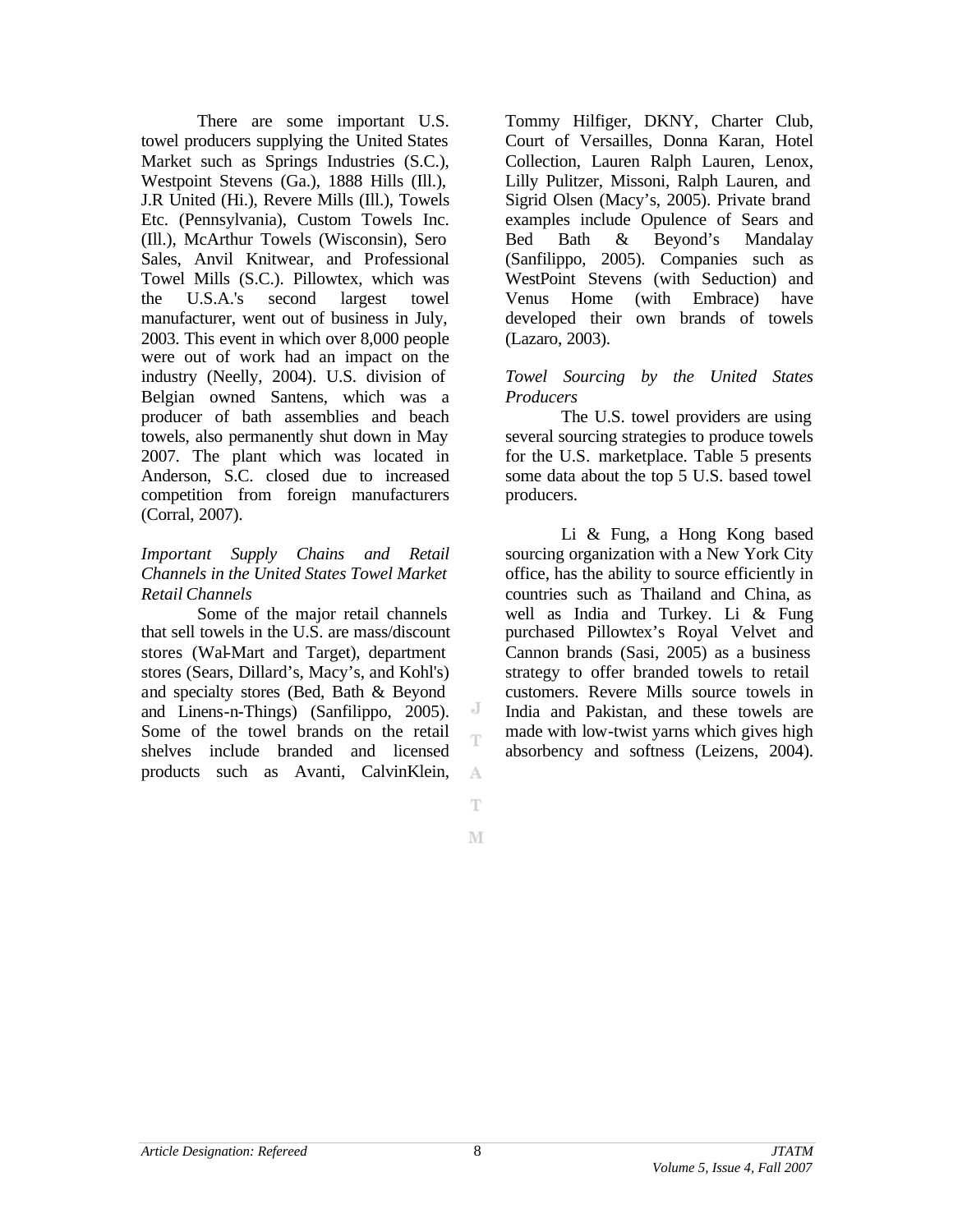### *Table 5. Top 5 US.-based Towel Producers (\$millions).*

| Company Name, Headquarter                           | 2005 import volume<br>(\$1,000,000) | 2004 import<br>volume<br>(\$1,000,000) | % change |
|-----------------------------------------------------|-------------------------------------|----------------------------------------|----------|
| Springs Inc. (Fort Mill, $S.C.$ ) <sup>1</sup>      | 190                                 | 170                                    | 12       |
| 1888 Mills (Oakbrook Terrace, $III.$ ) <sup>2</sup> | 100                                 | 75                                     | 33       |
| J.R. United (Miami, Fla.) <sup>3</sup>              | 86                                  | 70                                     | 23       |
| Revere Mills (Des Plaines, Ill.) <sup>4</sup>       | 54                                  | 46                                     | 18       |
| WestPoint Stevens (West Point, Ga.) <sup>5</sup>    | 48                                  | 48                                     | $\Omega$ |

1 Springs Inc closed two domestic towel plants (weaving and finishing) to streamline costs, and stepped up offshore sourcing to remain competitive.

<sup>2</sup> 1888 Mills achieved strong growth in commercial and retail divisions; added new customers and increased business with existing customers, all at the mass merchant, specialty chain and department stores levels and continued expanding its sourcing globally for the category as well.

<sup>3</sup> J.R. United saw growth in its fashion towels business with jacquards and prints; experienced continued growth with its Izod licensed program. It also increased business with specialty and mid-tier department store customers.

<sup>4</sup> Revere Mills gained new placement with specialty chains and regional mass merchants; continued to reap benefits of partnerships forged last year with two Pakistan mills and expansion of its corporate headquarters.

<sup>5</sup> West Point Stevens consolidated bath towel manufacturing capacity but did not need to ramp up importing.

Note. From What a difference a year makes. (2005). *Home Textiles Today, 26*(45), 8-8. Table reconstructed by Yilmaz, N. D. (2007).

J

Ŧ

A

T M

#### *Offshore Producers Supplying the United States Market*

With the elimination of textile and apparel quotas in January  $1<sup>st</sup>$ , 2005, for towel and bedding categories, annual import reports are populated by a collection of new offshore leaders. Most have been wellknown in the US home textiles industry for several years, although their sales volumes in this country had been held "in check" by quota restrictions. Predictably, volume levels rose substantially with quota eliminations ("What a difference," 2005).

Many retailers purchase towels from vendors that source from vertical manufacturers in China, Turkey, Thailand, India (Sasi, 2005), Pakistan (Leizens, 2004), Brazil or from U.S. manufacturers that have mills in these countries ("What a difference," 2005). According to the report of Leizens (2005) Sunvim's mill is using new equipment and special finishing methods. Sharadha, which is among the largest producers, aside from Welspun and Trident, is the developer of low-twist, highabsorbency towel, MicroCotton®. All three sell their products in the United States to suppliers and retailers (Lazaro, 2003). Table 6 gives the top five bath towel exporter firms to the United States in 2005.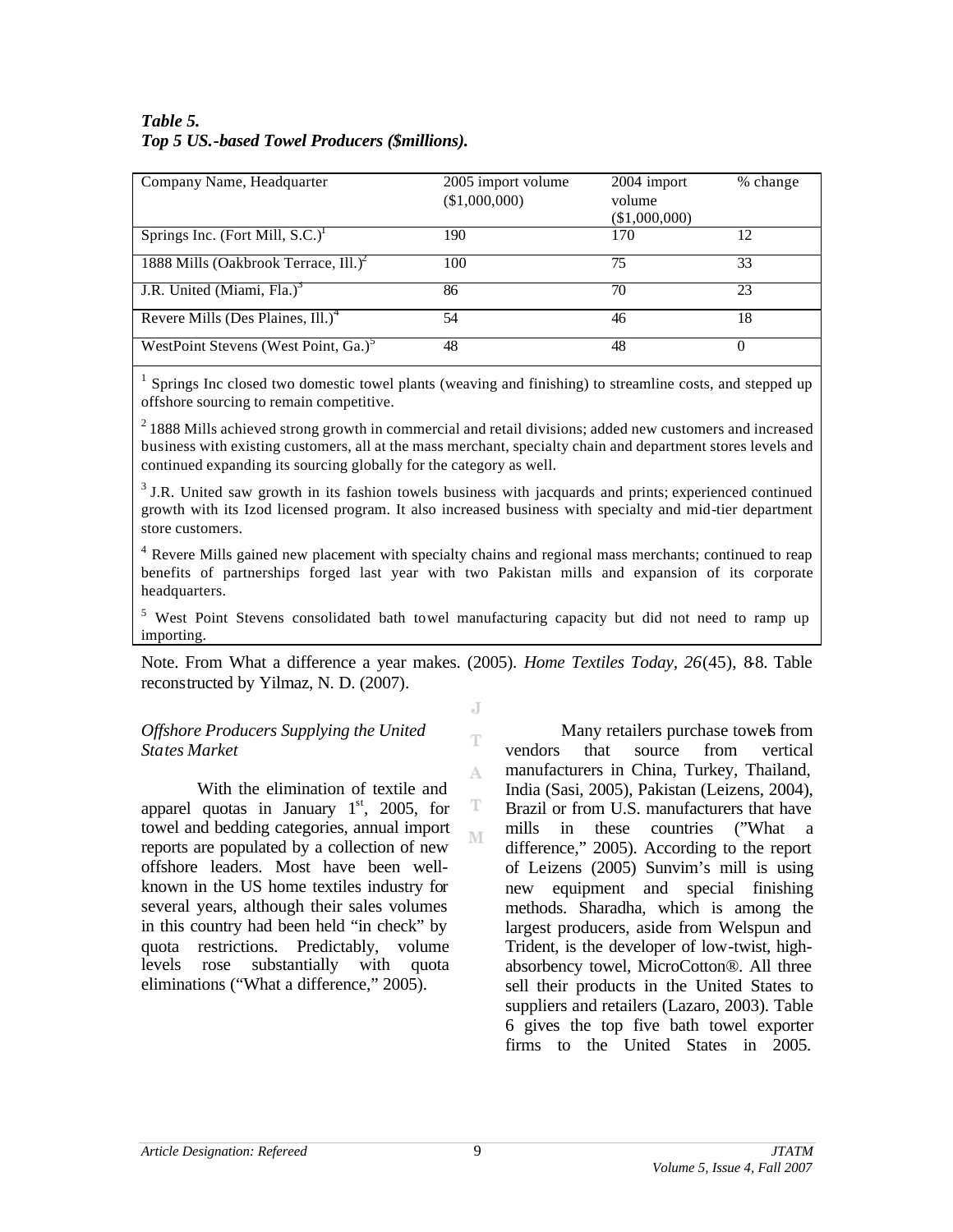| Company Name                                       | 2005 exports to U.S.<br>(\$1,000,000) | 2004 exports to U.S.<br>(\$1,000,000) | % change  |
|----------------------------------------------------|---------------------------------------|---------------------------------------|-----------|
| Abhishek Industries (Trident) (India) <sup>1</sup> | 80                                    | 56                                    | 43        |
| Welspun $(India)^2$                                | 80                                    | 45                                    | 78        |
| Karsten Blumeneau (Brazil) <sup>3</sup>            | 47                                    | <b>NA</b>                             | NA.       |
| Loftex $(China)^4$                                 | 32                                    | <b>NA</b>                             | <b>NA</b> |
| Sunvim $(China)^5$                                 | 17                                    | 13.1                                  | 30        |

### *Table 6. Top 5 Bath Towel Exporters to the United States (\$millions).*

 $1$  Abhishek Industries is located in Mumbai, India. When it completes the second phase of its expansion late fall 2005, Trident expects to double its capacity.

<sup>2</sup> Also located in Mumbai, India, Welspun has doubled manufacturing capacity and backed it up with the hiring of a U.S. sales and design staff since the beginning of 2004.

<sup>3</sup> Brazil based Karsten Blumenau has also begun outsourcing to other countries although the bulk of its towel business continues to be produced in Brazil.

<sup>4</sup> Located in Binzhou, China, Loftex established a U.S. office last year in advance of quota elimination to position itself for growth in 2005.

<sup>5</sup>Another Chinese producer located in Qingdao, Sunvim hired a U.S. sales representative to leverage the business with the elimination of quota.

Note. From What a difference a year makes. (2005). *Home Textiles Today*, 26(45), 8-8. Table reconstructed by Yilmaz, N. D. (2007).

 $\top$ 

T A

Ŧ

M

#### *Consumer Behavior in the United States Market*

According to the Lifestyle Monitor TM Home Fabrics Survey of Cotton Incorporated (2003), consumers in the United States pay an average of \$7 for a bath towel and their households own and use an average of 15 bath towels. 79% of them wash the towel before first use ("The fine art," 2003).

Market requirements for terry towels include performance, fashion, style, color, pattern, and hand (Yilmaz et al, 2005). According to a survey of Home Furnishing News (1999), consumers take style, absorbency, price, softness, fiber type, quick drying, and brand name into consideration in bathroom towel purchases. According to this report, absorbency is the most important factor in consumers' choices

of bath towels, softness is the second, and the fiber type is the third most important factor. The towel's brand name is of relative unimportance ("HFN," 1999).

According to the Cotton Incorporated Lifestyle Monitor  $TM$  Home Fabrics Study in 2003, 91% of the female consumers polled said they prefer thicker towels, and 94% said they like their towels as soft as possible. The two most important factors they cite when purchasing a bath towel are absorbency (82%) and softness (83%). Consumer preferences about fiber type were not mentioned in this study. "Nothing feels more luxurious and comforting than wrapping myself or one of my children in a thick, soft, fluffy towel after bathing" says Lindsey, a healthcare administrator and mother of two living in Boston, Massachusetts ("The fine art,"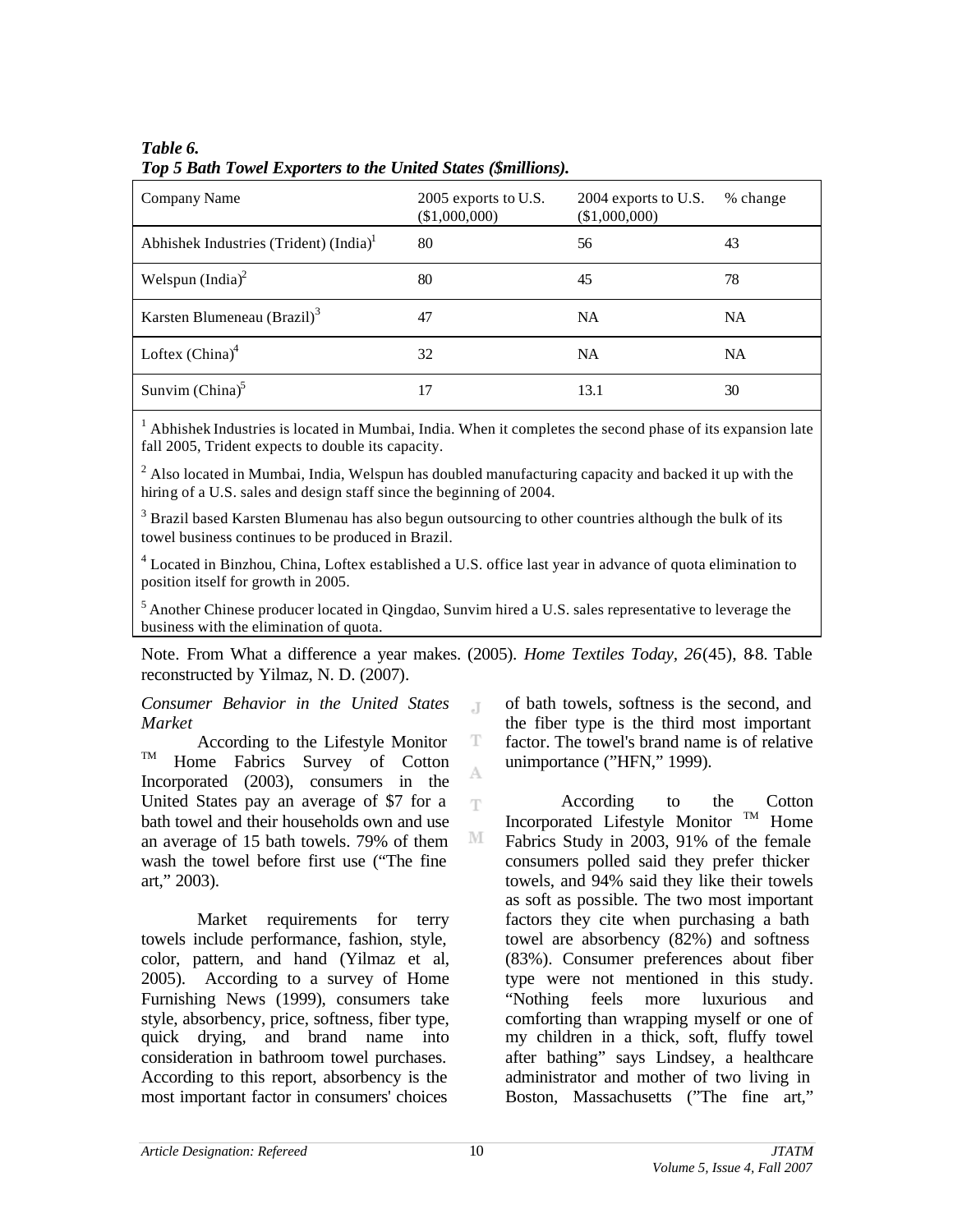2003). The results of the two surveys are in agreement to some extent as the most important factors in both studies are softness and absorbency; the ranking is reversed. When the trends in the towel market are observed, it is evident that the manufacturers understand that softness, absorbency and fiber types are important factors for buyers and they respond to it.

### *Trends in the United States Towel Market*

New fibers, new yarn fabrications, and new weaving techniques are a focal point in the world's towel market in addition to fashion statements (Leizens, 2005). The big trends in towels relate to the surface performance, such as softness and absorbency (SanFilippo, 2005). Miamibased J.R. United noted that the solid color towel market was saturated and there needed to be a reason for consumers to buy towels besides low price (Corral, 2005).

### *Softer Hand*

Towels are becoming softer, whether they are solid color, jacquardwoven or printed. A trend is seen to be moving toward a loftier, fuller towel with a soft hand either by fiber type, yarn fabrication or by finishing and still maintaining all necessary quality specifications (Leizens, 2005).

# *New Fibers*

As towel retailers are in search for unique, innovative and differentiated towel products, more and more towels are produced from fibers other than cotton. New fibers include modal, bamboo, seaweed, Lyocel and now soybean, corn (SanFilippo, 2005); tri-blend bamboo, silk and cotton (Corral, 2005); and micro-fiber (Lazaro, 2003). According to the tests which were carried out by Consumer Reports, towels made of a blend of cotton and bamboo were averagely about 25 % softer than their allcotton counterparts after laundering. The blend of those towels includes cotton and rayon fibers which were produced from cellulose that is extracted from bamboo ("Bamboo towels," 2006).

Welspun USA added soy fiber to cotton in its SoyaCot® towels to improve hand and absorbency. Meanwhile, Bardwil Linens developed Lenox-branded Mansfield Crest towel from a combination of 10 % porcelain fiber, 20 % bamboo and 70 % low-twist cotton which provided a soft hand with the feel of cashmere (Sanfilippo, 2005b). In 2004 Revere Mills added to its offerings an India -made tri-blend bamboo, silk and cotton bath ensemble collection (Corral, 2005). Other retail channels that currently sell bamboo towels include Sears with the Opulence towel and Bed Bath & Beyond with Mandalay. Target and Macy's introduced bamboo towels in summer 2005 (Sanfilippo, 2005).

# *Novel Yarn Fabrications*

One of the greatest growth areas in the towel market is expected to come from new yarn techniques. To date, the most important innovation in yarn fabrication for towels has been the introduction of low twist yarns. These yarns are spun with longer staple cotton fibers with a very low twist. This type of yarns can be called low-twist, no-twist, or zero-twist (although it has a very low twist). MicroCotton®, which is a trademark registered to Sharadha Terry Products Ltd in India, is the best-known one of the branded low-twist yarns (Lazaro, 2003).

MicroCotton® is also used in Seduction-branded towels sold at Bed Bath & Beyond and Linens-n-Things. Lands' End and Wal-Mart have their own low-twist versions (Leizens, 2004). MicroCotton® towels are also sold at Macy's as a luxurious towel with the retail price of a 30-by-54 inch towel being \$25 (\$19.99 on sale ) (Leizens, 2004). The MicroCotton® label appears on WestPoint Stevens' "top-drawer" Seduction towels (retails \$19.99), and Embrace towels of Venus Home (retails \$14.99), as well as on better private label towels at Dillard's and Federated Department Stores (Lazaro, 2003).

J Ŧ

A

T M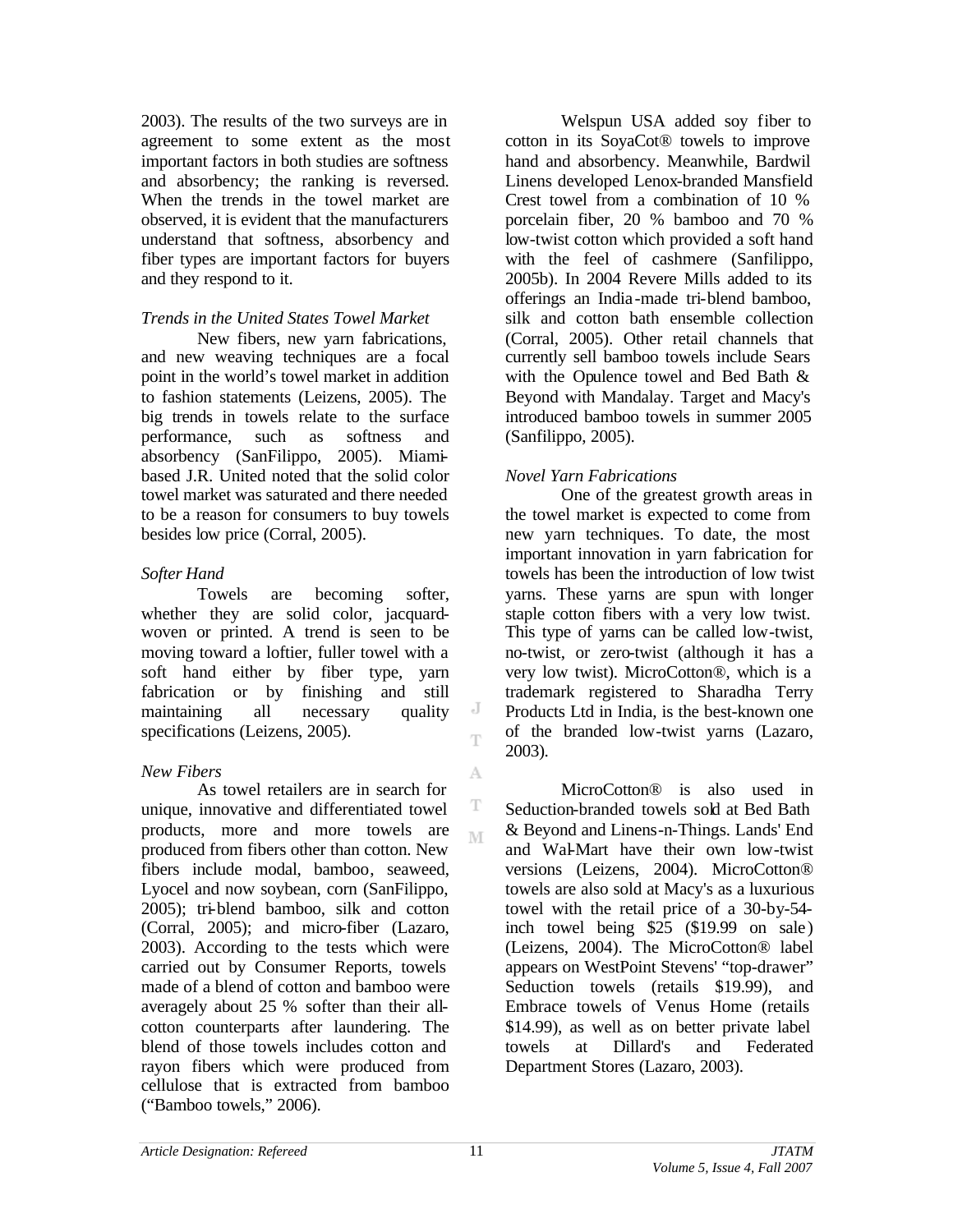Another novel yarn fabrication is HygroCotton® which is a trademark spinning technology of Welspun. The spinning technology makes the towel absorbent by giving each cotton strand a hollow core that wicks moisture and if combined with the use of long staple cotton, also gives the soft hand (Leizens, 2005).

### *Finishing*

With super-softening, ultrahydrophilic, antibacterial, scented or antiallergenic finishing, the towel market has become somewhat like the apparel industry with new technologies to form a wider appeal among consumers (Corral, 2005). The chemicals for finishing can be added in the last stage of production, as in the conventional technique, or can be bonded to the fiber before spinning, as in the novel technique which renders the function to last longer and not to wash away until an extended number of wash cycles ("Antimicrobial fibre," 2004).

# *Design*

Towel retailers desire unique, innovative and differentiated products (SanFilippo, 2005). Spa and luxury markets give towel suppliers their design inspiration and the saturated solid towel category is accelerated by employing new technologies such as new yarn fabrications and new finishings (Corral, 2005).

While white towels are considered as core products, there is also a trend towards a variety of bright colors as people are looking for something new, exciting, and different (Peterson, 2005). The climbing global competition leads towel producers to focus on new designs, such as the introduction of these new colors that were unusualfor towels (Neelly, 2004).

# *Pricing*

Towel pricing is a function of several factors such as the size and weight of the towel, the grade of cotton fiber used and markup of each retailer (Leizens, 2004). Upland cotton is considered as the standard

grade of cotton used for opening-price-point towels. California comes after Upland, then Pima, Supima, and Egyptian. When lowtwist spinning technology is applied, the price and softness becomes higher compared to those yarns produced by conventional methods (Leizens, 2004).

There are other considerations beyond price when purchasing. The U.S. terry towel imports have grown 275% between 1989 and 2003. Turkey has been gradually expanding its share of towel shipments despite prices exceeding the world average by an average of 179% between years 1989-2002. From 1989 to 2003, Turkey climbed from  $22<sup>nd</sup>$  to  $5<sup>th</sup>$ among foreign suppliers of terry towels. Turkish bath towels are sold by catalog retailers at prices well above the US average due to their quality ("Competition among," 2003).

Turkey's Position in the Global Towel Market

Turkey is one of the largest producers of textiles and apparel. In 2003 the Turkish apparel industry was the fifth largest supplier in the world market, and the second largest in the European market. In 2010, Turkey's target is to increase its production level to US \$67.5 billion, of which US \$34.8 billion will be exported (Kanoglu & Ongut, 2003). Turkey was the 19<sup>th</sup> textiles and apparel exporter to the United States in the first nine months of 2005 ("US Current," 2005).

Turkey is one of the world's leading towel producers by volume and by value. The terry towel is also known as 'Turk Fabric', 'Turkish Toweling, or 'Turkish Terry' (Yilmaz et al, 2005). In Table 7, the top towel exporters in Category 363, which is cotton-dominant towels, in 2005 to the United States, on volume basis, and their import amounts for the first eleven months of 2005 and 2004 and for the full year 2004 are shown.

J Ť

A

T M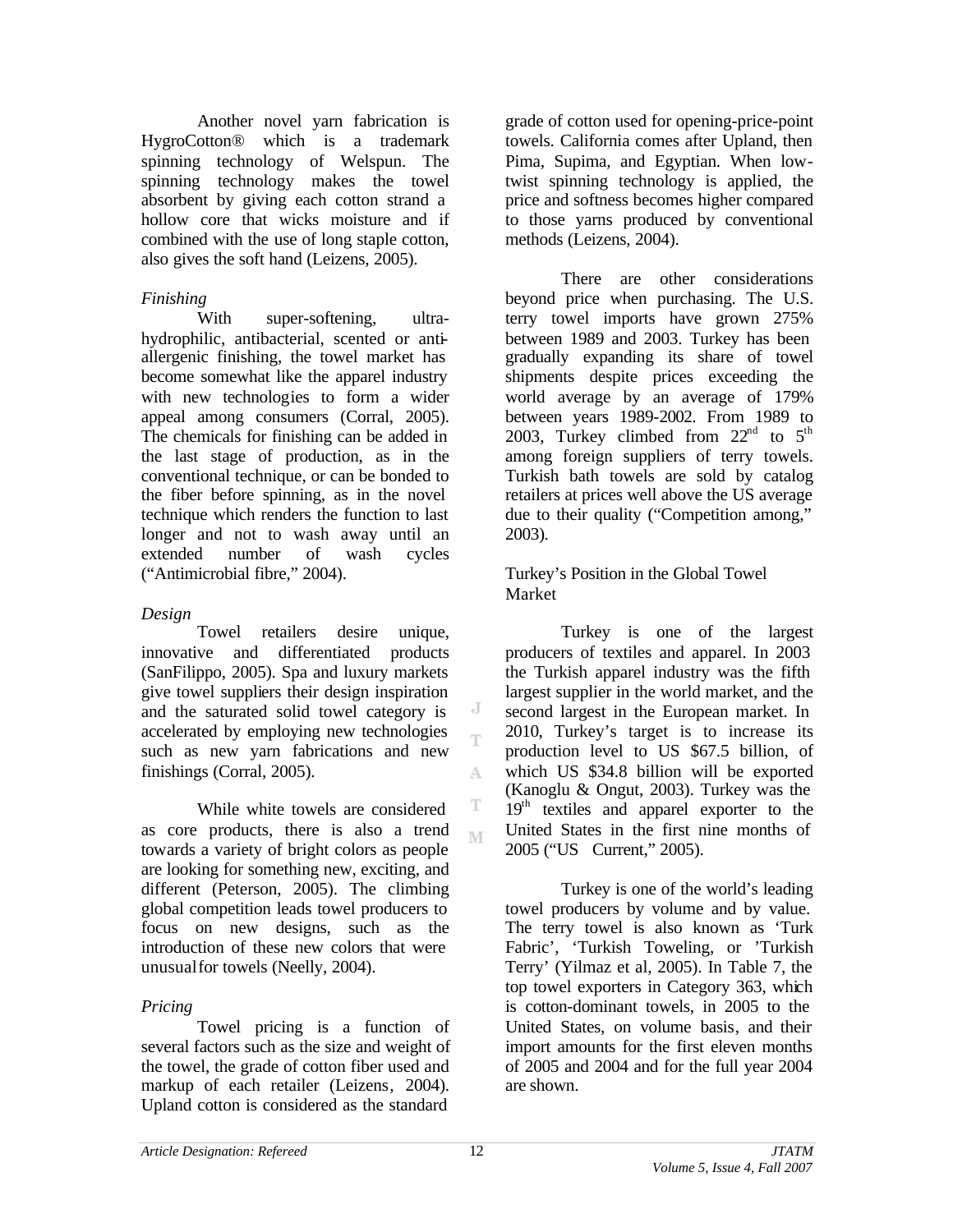| Country       | Number of Imports (0.4 square meters per unit) |                |          |             |  |  |  |
|---------------|------------------------------------------------|----------------|----------|-------------|--|--|--|
|               | 11 months 2005                                 | 11 months 2004 | % change | 2004        |  |  |  |
| World         | 602.696.212                                    | 439,276,419    | 37.20    | 477,136,180 |  |  |  |
| Pakistan      | 165, 121, 961                                  | 65,935,721     | 130.3    | 76,126,407  |  |  |  |
| India         | 104,665,044                                    | 78,655,503     | 22.07    | 93,642,035  |  |  |  |
| China         | 81,833,243                                     | 21,610,720     | 311.8    | 21,477,205  |  |  |  |
| <b>Brazil</b> | 62,067,711                                     | 44,099,389     | 40.75    | 46,562,267  |  |  |  |
| Turkey        | 36,671,670                                     | 30,904,952     | 18.66    | 34,444,685  |  |  |  |
| Bangladesh    | 33,998,662                                     | 43,937,834     | $-22.62$ | 47,491,774  |  |  |  |
| Thailand      | 24,722,709                                     | 31,453,894     | $-21.40$ | 35,310,572  |  |  |  |
| Vietnam       | 15,479,791                                     | 19,381,366     | $-20.13$ | 20,545,290  |  |  |  |
| Sri Lanka     | 14,166,998                                     | 9,799,498      | 44.57    | 10,890,988  |  |  |  |
| Israel        | 12,808,951                                     | 13,052,901     | $-1.870$ | 14,159,410  |  |  |  |

*Table 7. Top Ten Cotton Towel Exporters to the United States for the First Eleven Months of 2005 on Quantity Basis* 

Note. From *Major Shippers Report Category 363 Cotton Terry/Other Pile Towels*(2006)*.*  OTEXA. Retrieved 01-10- 2006, from http://www.otexa.ita.doc.gov/msr/cat363.htm

J

T A

T

M

Turkey had the  $6<sup>th</sup>$  rank among top towel exporters to the U.S. in the year 2004 and the  $5<sup>th</sup>$  in the first 11 months of 2005 ("Major shippers," 2006). Turkey's import amount in the first eleven months of 2005 increased 18.66% compared to the first eleven months of 2004. In the meantime total towel import to the U.S increased by 37.20%, whereas Turkey's total textile export to the U.S. made 1.6% decrease in amount for the first nine months of 2005 compared to the first nine months of 2004 ("U.S. Imports," 2005). These data illustrate that Turkey holds a stronger share in the towel market compared to other sections of the textile market. It is important to note that the biggest increase (2004-2005) was achieved by China (311.8%). Most of the towel import increases were realized from Asian Pacific countries. In general these

countries compete on a cost basis as can be seen from Table 9.

Table 8 presents the top 10 towel exporters in the first eleven months of 2005 to the U.S., on value basis, are shown and their import amounts for 2004 and the first eleven months of 2005. Turkey had the  $4<sup>th</sup>$ rank among top cotton towel exporters to the U.S. in the year 2004 and  $5<sup>h</sup>$  in the first eleven months of 2005 ("Major shippers," 2006b). Turkey's export value in the first eleven months of 2005 increased 36.30% compared to the first eleven months of 2004. In the meantime, total towel import to the U.S. increased by 27.34%. The biggest increase was achieved by China as 147.6% (compared to 311.8% increase in volume basis), which means China decreased the cost per square meter equivalent (SME) considerably during 2005.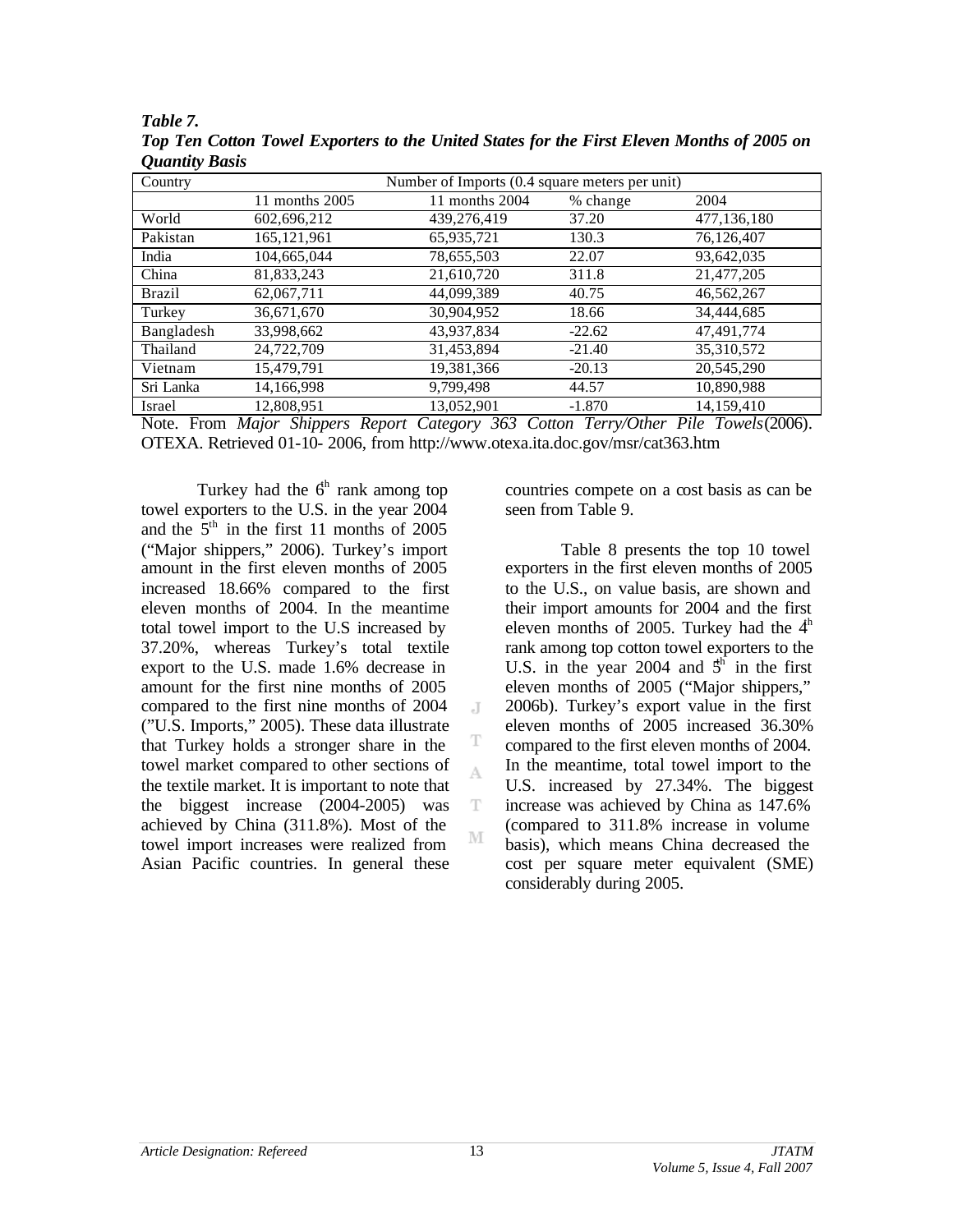| Country       | Million \$         |               |          |         |  |  |
|---------------|--------------------|---------------|----------|---------|--|--|
|               | Eleven months 2005 | Eleven months | % change | 2004    |  |  |
|               |                    | 2004          |          |         |  |  |
| World         | 1018.263           | 799.643       | 27.34    | 871.663 |  |  |
| India         | 203.590            | 166.258       | 22.45    | 181.737 |  |  |
| China         | 163.889            | 66.197        | 147.6    | 70.814  |  |  |
| Pakistan      | 156.064            | 115.331       | 35.32    | 123.276 |  |  |
| <b>Brazil</b> | 143.340            | 103.374       | 38.66    | 112.115 |  |  |
| Turkey        | 118.701            | 87.086        | 36.30    | 97.250  |  |  |
| Thailand      | 44.861             | 50.436        | $-11.05$ | 55.782  |  |  |
| Portugal      | 26.607             | 16.802        | 58.35    | 19.366  |  |  |
| Bangladesh    | 24.556             | 32.904        | $-25.37$ | 35.382  |  |  |
| Canada        | 20.057             | 29.248        | $-31.43$ | 31.097  |  |  |
| Israel        | 18.027             | 18.964        | $-4.940$ | 20.428  |  |  |

*Table 8. Top Ten Towel Cotton Exporters to the United States for the First Eleven Months of 2005 on Value Basis.* 

Note. From *Major Shippers Report Category 363 Cotton Terry/Other Pile Towels*(2006b). OTEXA. Retrieved 01-10-2006, from http://www.otexa.ita.doc.gov/msr/catv363.htm

In Table 9, the top 10 towel exporters' dollar values per unit towel for square meter equivalent (SME) data are given for the first eleven months of 2004 and 2005 and the full year 2004. In the first eleven months of 2005, Turkey has the highest SME among the exporters at \$8.02 and Sri Lanka has the lowest at \$1.10, which is followed by Bangladesh at \$1.79. During

2005 China, Pakistan and Sri Lanka reduced the SME by 40%, which is a very significant amount.

The import trends of the United States can be visualized by Figure 2. In Figure 2, the cotton towel exports of the eight exporters which took place in top ten exporters in both value and volume basis to the United States are shown.

#### *Table 9.*

J. *Costs per Square Meter Equivalent of the Top Ten Cotton Towel Exporters in the First Eleven Months of 2005*

|               | 11/2005                           | 11/2004 |      | % change      | 2004 |
|---------------|-----------------------------------|---------|------|---------------|------|
| Country       | $SME$ ( $\frac{\omega}{\omega}$ ) |         |      | SME (\$/unit) |      |
| World         | 4.24                              |         | 4.53 | $-6.3$        | 4.57 |
| Pakistan      | 2.34                              |         | 3.97 | $-41.1$       | 4.05 |
| India         | 4.94                              | IVI.    | 4.80 | 2.9           | 4.85 |
| China         | 5.07                              |         | 8.36 | $-39.4$       | 8.24 |
| <b>Brazil</b> | 5.81                              |         | 5.72 | 1.6           | 6.02 |
| Turkey        | 8.02                              |         | 7.04 | 13.9          | 7.06 |
| Bangladesh    | 1.79                              |         | 1.86 | $-3.6$        | 1.86 |
| Thailand      | 4.56                              |         | 4.03 | 12.9          | 3.95 |
| Vietnam       | 2.48                              |         | 2.42 | 2.7           | 2.44 |
| Sri Lanka     | 1.10                              |         | 1.92 | $-42.7$       | 1.99 |
| Israel        | 3.50                              |         | 3.66 | $-4.3$        | 3.61 |

Note. Table Figures Calculated using data from "Major shippers" (2006) and "Major shippers" (2006b)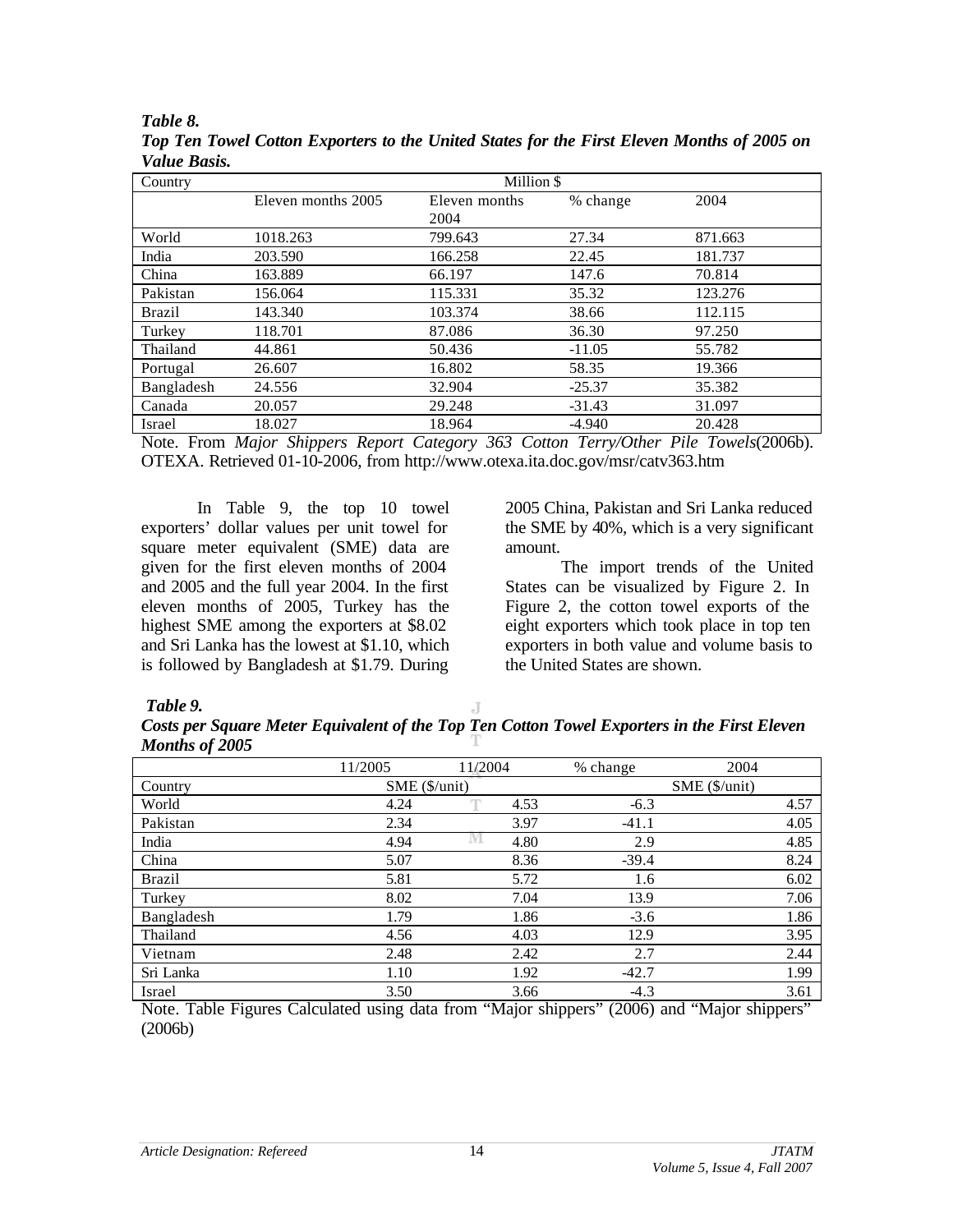Table 10 shows the towel exports of Turkey in the years 2003, 2004, and the first nine months of 2005. In year 2003 the total towel export volume was more than 66,310 tones with the value of 455.3 million dollars. These figures increased by 8.8 and 22% respectively to 72,160 tones and 553.2 million dollars. The increase in the value is more than twice the increase in volume, which refers to an increase of cost per SME. Between the first nine months of 2004 and 2005 the export figures continued to rise by 19% in volume and 15% in value; hence a slight decrease of cost per SME occurred.



*Chart Title* **Category 363-Cotton Terry & Pile Towels**

*Figure 2:* The Volumes of Cotton Towel Imports (Number of Imports (0.4 square meters per unit)) of the United States from Top Exporters ("Major shippers," 2006& 2006b).

M

*Table 10. Towel Exports of Turkey in 2003-2005* 

| 9/2005 |         | 9/2004 |         | Change% |    | 2003   |         | 2004   |         | Change % |    |
|--------|---------|--------|---------|---------|----|--------|---------|--------|---------|----------|----|
| 1000kg | \$1000  | 1000kg | \$1000  | ΚG      | \$ | 1000kg | \$1000  | 1000kg | 1000\$  | ΚG       |    |
| 51.880 | 395.150 | 61.560 | 455,710 | 19      | 15 | 72.160 | 553.210 | 66.310 | 455.310 |          | 22 |

Note. From *Home textile export of Turkey (2003 - 2004)*(2005). DETKIB (Union of Turkish Exporters of Textiles and Apparel) and *Home textile export of Turkey (2004-2005 January-September)*(2005)*.* DETKIB (Union of Turkish Exporters of Textiles and Apparel)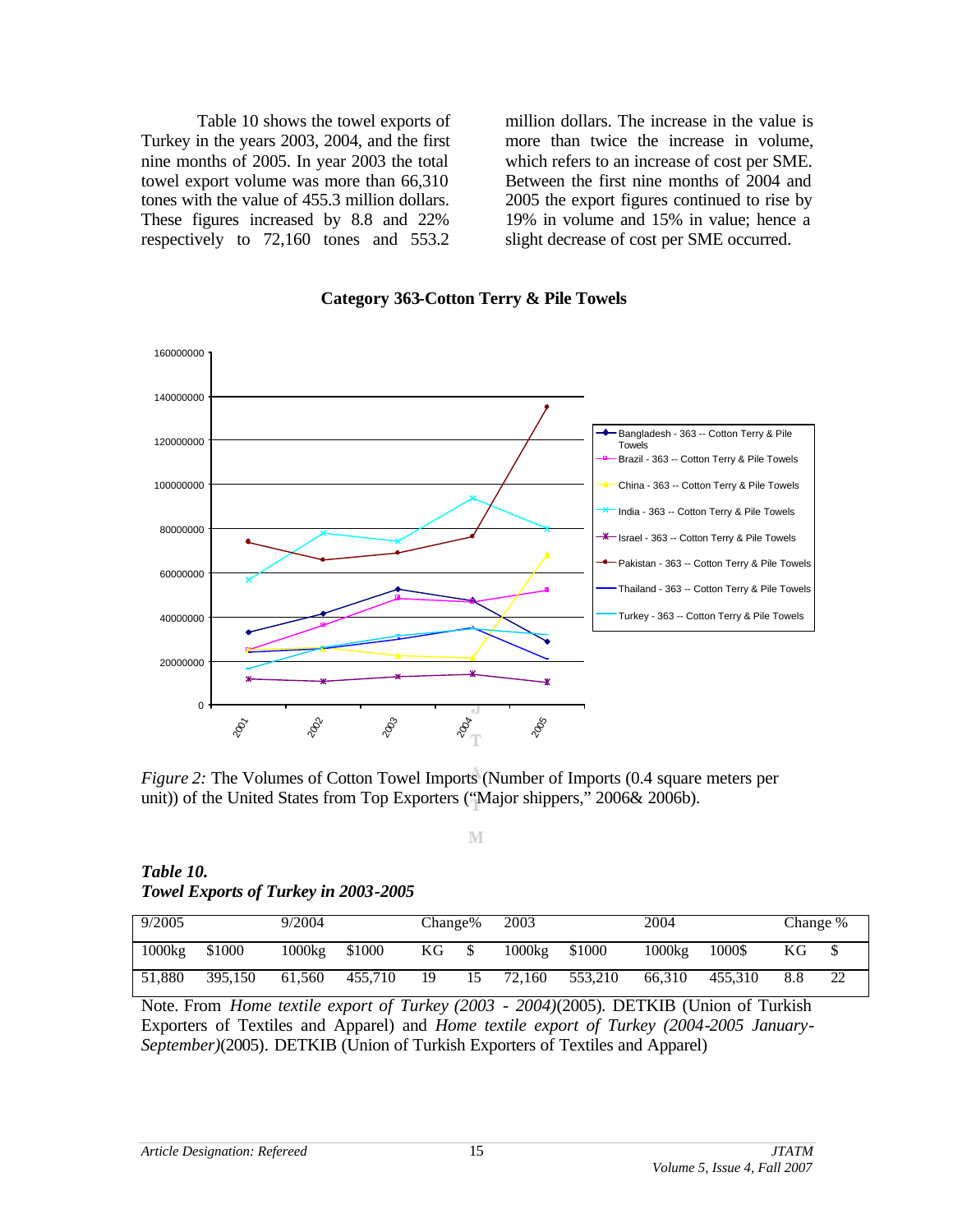In Figure 3, Turkey's ranking of foreign cotton towel suppliers to the U.S. for years 1989 to 2005 is shown. Turkey climbed from  $22<sup>nd</sup>$  rank in 1989 to  $5<sup>th</sup>$  rank in 2005 on volume basis.



*Figure 3:* Turkey's Rank among Foreign Cotton Towel Suppliers to the United States on Volume Basis. (Cassill, 2005; "Major shippers," 2006)

 $\overline{A}$ 

Figure 4 illustrates \$ per SME of towels imported to the United States from Turkey and the world average. It can be clearly seen that Turkish towels prices per SME are well above the world average. The highest prices were reached in 1991 and

1996 which are above \$13 per SME. For 2005, the SME values are \$8.02 and \$4.24 for Turkey and the world average respectively. Turkish towel prices are nearly two times that of the world average for that year.



*Figure 4* \$ per SME of Turkey's Towels and World Average for imports to the United States (Cassill, 2005; "Major shippers," 2006, and "Major shippers," 2006b)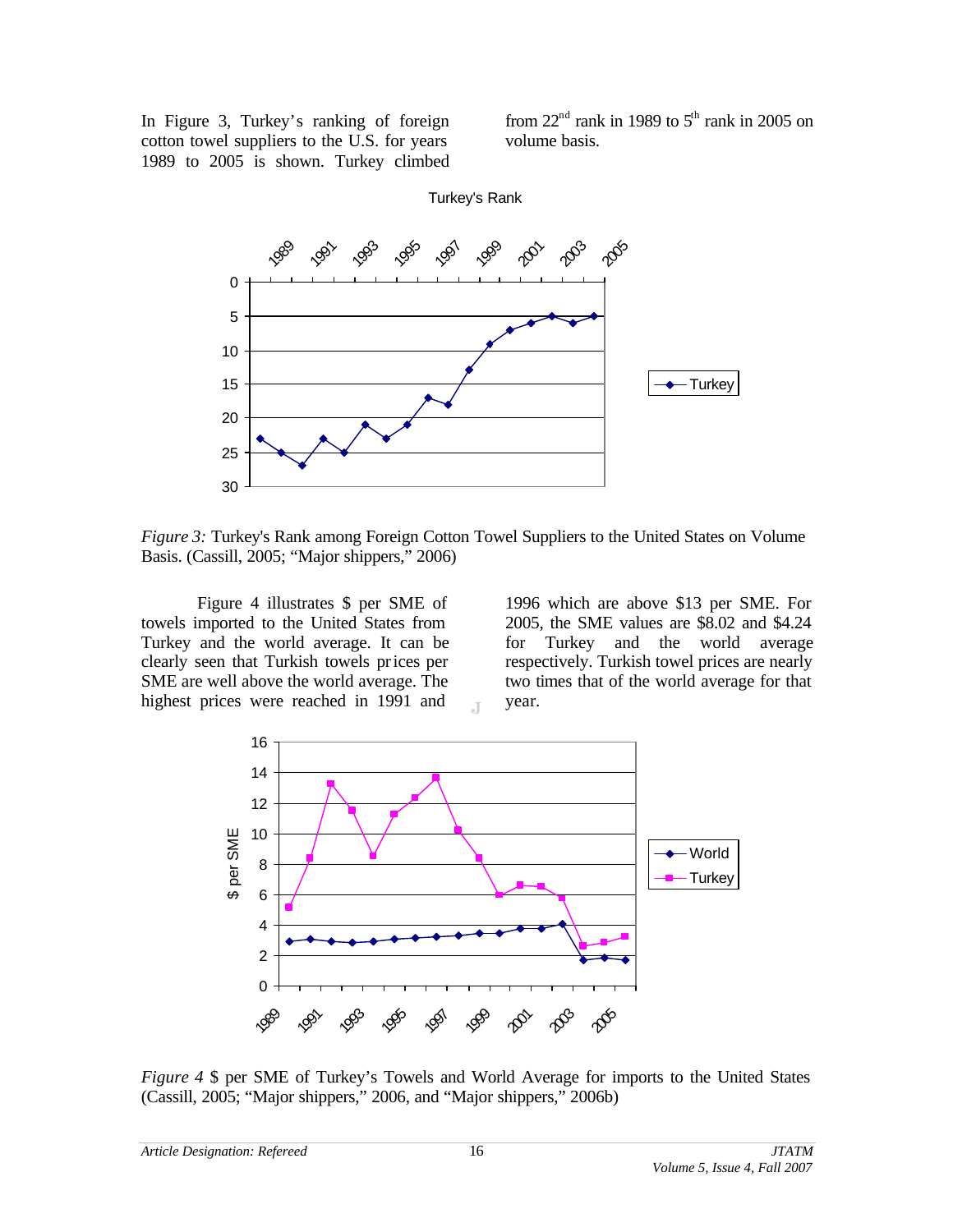Turkey had a currency devaluation in 1994 which had an impact on towel prices per SME. By the third month of 1995, Turkish Lira was devalued by 270% with the average annual inflation rate of 106.5% (Arican, 2005). During 2001, Turkey had another economical crisis when the annual inflation rate reached 69% ("Economy," 2006). However, this crisis did not have an apparent impact on the towel prices which may evidence the improvement of the strength and stability of the industry and its market share in the years between.

### *Implementation of Porter's Diamond on Turkish Towel's Global Competitiveness*

The mutually reinforcing character of the components of Porter's "Diamond" (1990) causes the international competitiveness in a particular industry to be stable due to the fact that a leading position in an industry segment will build upon itself by strengthening its own "diamond" and will tend to become ever more firmly established over time. The four corners of the diamond (Factor Conditions, Demand Conditions, Related and Supporting Industries, and Firm Strategy, Structure, and Rivalry) are multifaceted (Gray, 1991).

### *Factor Conditions*

The first corner of "Porter's Diamond" consists of factor conditions which give the quality of resources used to produce goods and services (Pressman, 1991). The factor conditions of Turkish M towel production are investigated in infrastructure, raw material and human resources segments.

### *Infrastructure.*

Textiles and apparel constitute one of Turkey's largest industries. Turkish textile exports had an annual increase rate of 10.2% between years 1996 and 2006 ("Turkish Textile," 2007). Textile and apparel export constituted a share of 24% of all exports in 2006 ("The export," 2007). The textiles and apparel industry accounted for 6% of GDP,

18% of industrial production, 19% of manufacturing output (Ercan, 2002).

Since Turkey initiated a financial liberalization process in 1980 (Arican, 2005), the textile infrastructure and textile expertise improved greatly. Turkey's textile expertise is supported by numerous vocational schools and courses supported by the government or institutions of civil society ("2006 export*,*" 2007). The textile and apparel industry in Turkey invested more than \$50 billion on European Union technology and import expertise. Turkey has one of the highest spinning, weaving, dyefinishing and apparel production capacities in the world (Kanoglu & Ongut, 2003).

Turkey exports 75 percent of its textiles and apparel products to the European Union -with Germany procuring 28 percent of total Turkish textile /apparel exports. The United States imports 12 percent of all Turkish exported apparel and textile products ("Apparel and textiles," 2005). Of the total exports of the country (to the United States plus the rest of the world), distribution according to different categories of products is 50%: knitted products, 36%: woven products, 15%: other made up articles, like home textiles, and other products ("Apparel and textiles," 2005).

# *Raw materials.*

Turkey has domestic supplies of raw cotton, cotton yarns and fabrics ("Textiles and apparel," 2004). It holds 4% of the world's cotton production and is ranked 7th among the biggest cotton producers in 2004- 2005. However, as its consumption of cotton fiber exceeds the production, Turkey is a net importer of cotton (Borneman, 2006).

The costs for electricity are really high. User prices of electricity in Turkey are 45% above the United States levels, due to the low productivity of the state owned monopolies which hold the control of electricity, the effect of fuel prices, thefts

J

Ŧ

А Ŧ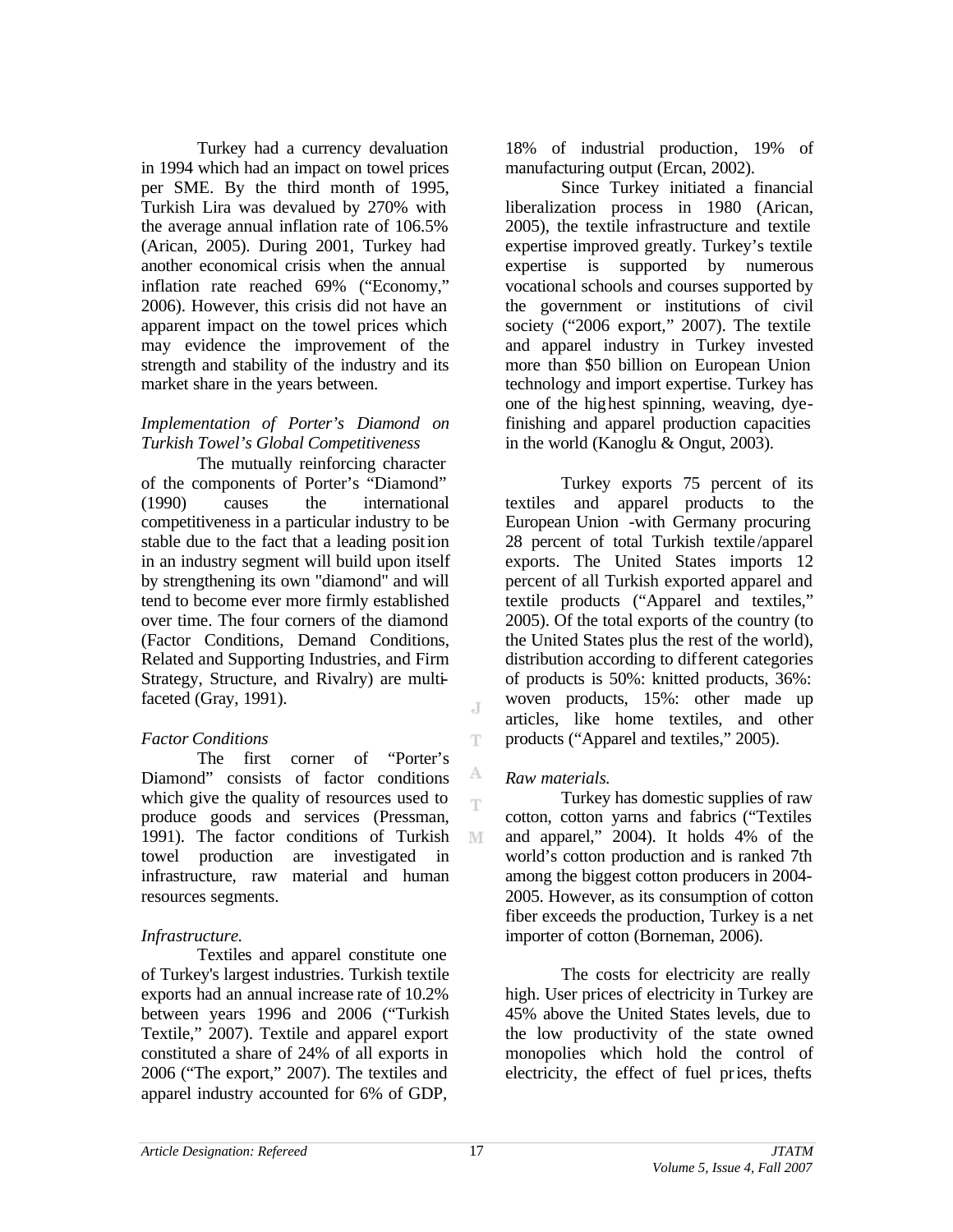and losses, and concessions ("Turkey: making," 2003).

### *Human resources.*

The Turkish textiles and apparel production workforce is relatively economical, flexible, and highly skilled due to years of expertise in this area. Thanks to the expertise and the strong workforce, the industry also reduced the lead times to weeks, thus providing a quick response to the market (Ercan, 2002). These features help to produce towels in high quality and in short lead times.

# *Demand Conditions*

Traditional demand conditions are related to how the demand of domestic buyers can function as a means of establishing a quality advantage (Gray, 1991). Turkish consumers, traditionally, are demanding, and this pushes the textile industries to upgrade further. Turkish markets are far from being mature, and have a considerable potential increase in demand (Oz, 2002). Turkey is a developing country which has a large and rapidly growing population of 72.9 million (in 2006) with an estimated annual growth rate of 1.3% in 2004. The real GDP of Turkey grew an average of 7.5% per year from 2002 through 2006 which makes it to have one of the highest sustained rates of growth in the world. This growth is expected to be about 6.1% in 2007. ("Background," 2007).

# *Related and Supporting Industries*

The presence of related and supporting industries is an important determinant of creation and sustainability of competitive advantage according to Porter (Oz, 2002). Given the focus on advanced goods, it is no surprise that most of the benefits described are broadly technological. Some advantages from a similarity of language and culture among firms within an industry segment are also recognized (Gray, 1991).

Turkey has an integrated and diversified textile and apparel sector, active

in every segment of the supply chain, particularly cotton manufacturing (Ercan, 2002). This strong integration among textile and apparel industries provides benefits to the towel industry from the cluster effect.

Turkish short staple ring spinning and rotor capacity are 90% and 75% of that of West Europe. Turkey holds 80% of European shuttle loom capacity, and 27% of European shuttleless loom weaving capacity. It holds one of the biggest dyeingfinishing and apparel production capacities in Europe. These figures show that Turkey has the whole value chain for home textile production and a very strong one (Kanoglu & Ongut, 2003).

In Turkish economy, small and medium sized enterprises play an important role. In the manufacturing industry, the small and medium sized enterprises share in the number of enterprises is 99.5%, and its share in the employment in the production industry is 61.1%. The number of textile and apparel companies was about 49,000 in January 2001. The size of the textile and clothing workforce Turkey is estimated at 2 million employees (Smid, & Taskesen, 2002).

After the 1980 liberalization, Turkey strengthened the existing clusters, the most noteworthy one of which is the textiles/apparel industry (Oz, 2002). The major towel cluster in Turkey is in Denizli city, which has been a city famous for its textiles for centuries. In 2005 it exported towels with the value of more than \$403 million, which is 16% higher than its 2004 value of more than \$347 million when it accounted for 63% of Turkey's total towel export. Towels constitute the highest share among Denizli's total textile and apparel exports as 40% of total \$1 billion textile and apparel exports in 2005. Denizli contains all stages of the home textiles value chain ("About Denizli," 2006).

The technology parks form the technology producing part of the value chain

J T

A

T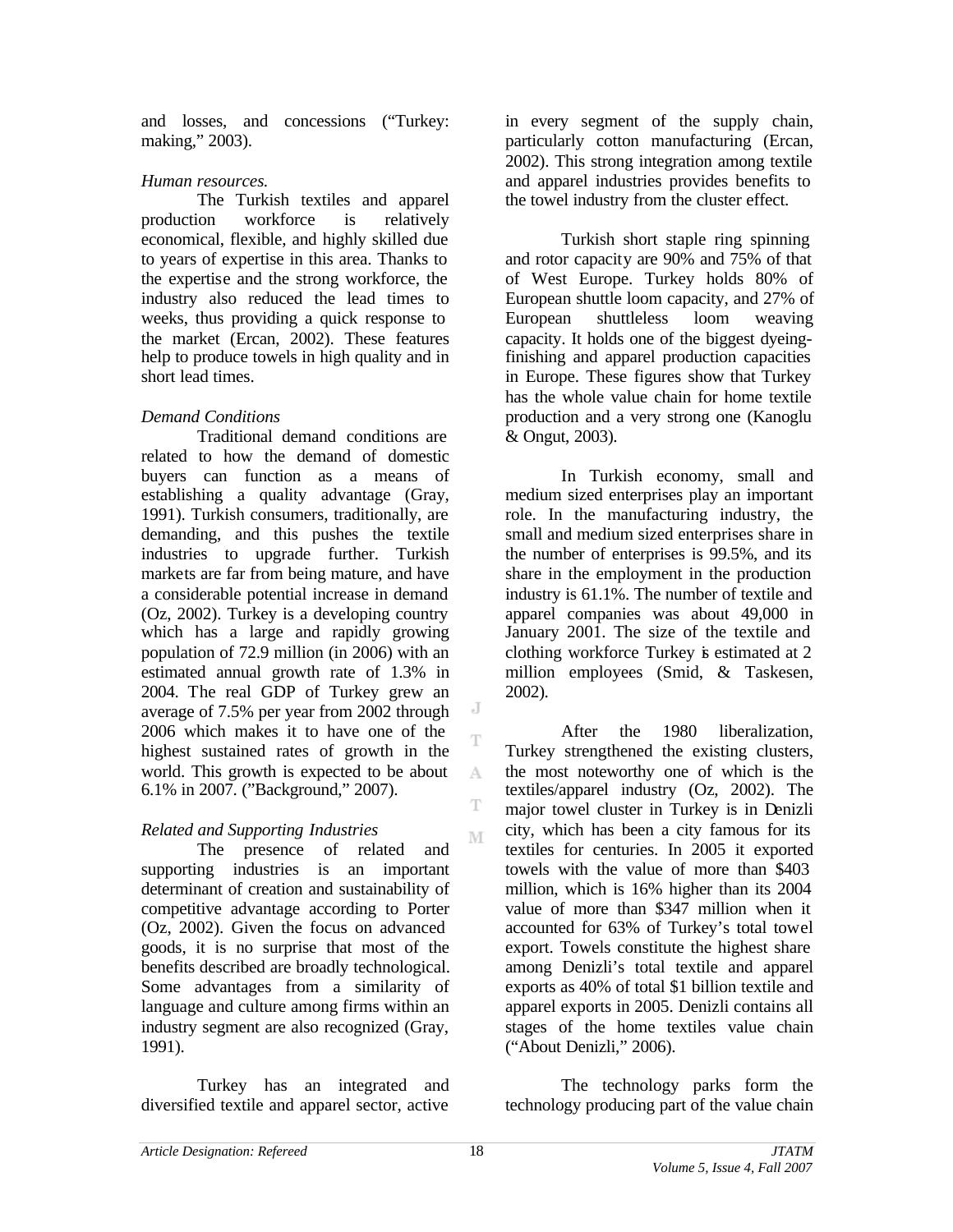and strengthen the home textile clusters. Turkey has been building technology parks that are dedicated to developing new products and processes for the textile industry including new yarn treatments, technical textiles, weaving, dyeing and finishing techniques which support its home textiles industry ("Beyond China," 2005).

### *Firm Strategy, Structure and Rivalry*

Due to high domestic rivalry, Turkey has a very dynamic, committed and competitive textile industry. This fact leads to higher quality, lower cost compared to western countries, and quick turnover in production of towels and better competitiveness in the global market (Oz, 2002).

### *Other Factors*

Numerous factors are affecting Turkey's competitive advantage in towels. Turkey is the first country which is a candidate for the European Union (EU) that has a realized Customs Union. It has dutyfree access to the EU Market to which it has also proximity. This situation affects its towel exports to EU Market (Ercan, 2002).

The profitability of towel exporters is affected by the fluctuations in exchange rates and taxes. The weak US Dollar is causing a loss of revenue to the exporters. High taxes on labor, about 40%, are increasing costs for Turkish manufacturers (Erdem, 2006).

The Turkish textile and apparel exports were insulated by the international textile/apparel quota regime from potential shocks attributed to competition from lower cost producers in the East Asia Pacific region. Elimination of quotas has been the most important problem the industry faced so far (Erdem, 2006). Due to the elimination of quotas, Turkish towels are now facing much more fierce competition in the global market coming from countries competing on a cost basis.

Turkey does not have free trade agreements with the U.S. In a survey United States International Trade Commission made in 2004, several U.S. retailers and apparel suppliers indicated that Turkey was less attractive from a cost standpoint because of this situation ("Textiles and apparel," 2004).

According to industry sources, shipping time from Turkey to the United States is comparable with that from East Asia, at about 14 days. Turkey does not have the proximity advantage to the US Market that Canada and Latin American countries have ("Textiles and apparel," 2004), whereas Turkey has this advantage of proximity to the European Union. Turkey is now one of the leading non-EU apparel exporters to the EU. Finally, the collapse of the Soviet Union and the resulting trade liberalization in ex-Soviet and Central and Eastern European countries opened new doors for Turkish home textiles exports ("Turkey: making," 2003).

# Marketing Strategies

# *Turkey's Current Marketing Strategies*

Turkey's advantages in the global towel market are partly due to the marketing strategies. Establishing an agent in New York, market positioning as "up market", capitalizing on the strength of "Turkish Cotton" and brand equity "Turkish Towels", and building relationships with retail customers are among ongoing efforts in marketing of Turkish towels (Cassill, 2005). Turkey is trying to build a sophisticated and vertically integrated industry characterized by innovation, skill sets and a commitment to advanced flexible manufacturing processes ("Beyond China," 2005).

#### *Opportunities for Turkey's Marketing Strategies*

Branding, product differentiation, specialization, vertical integration and consolidation hold the keys to global success ("Beyond China," 2005). So, in order to

J Ť

A Ŧ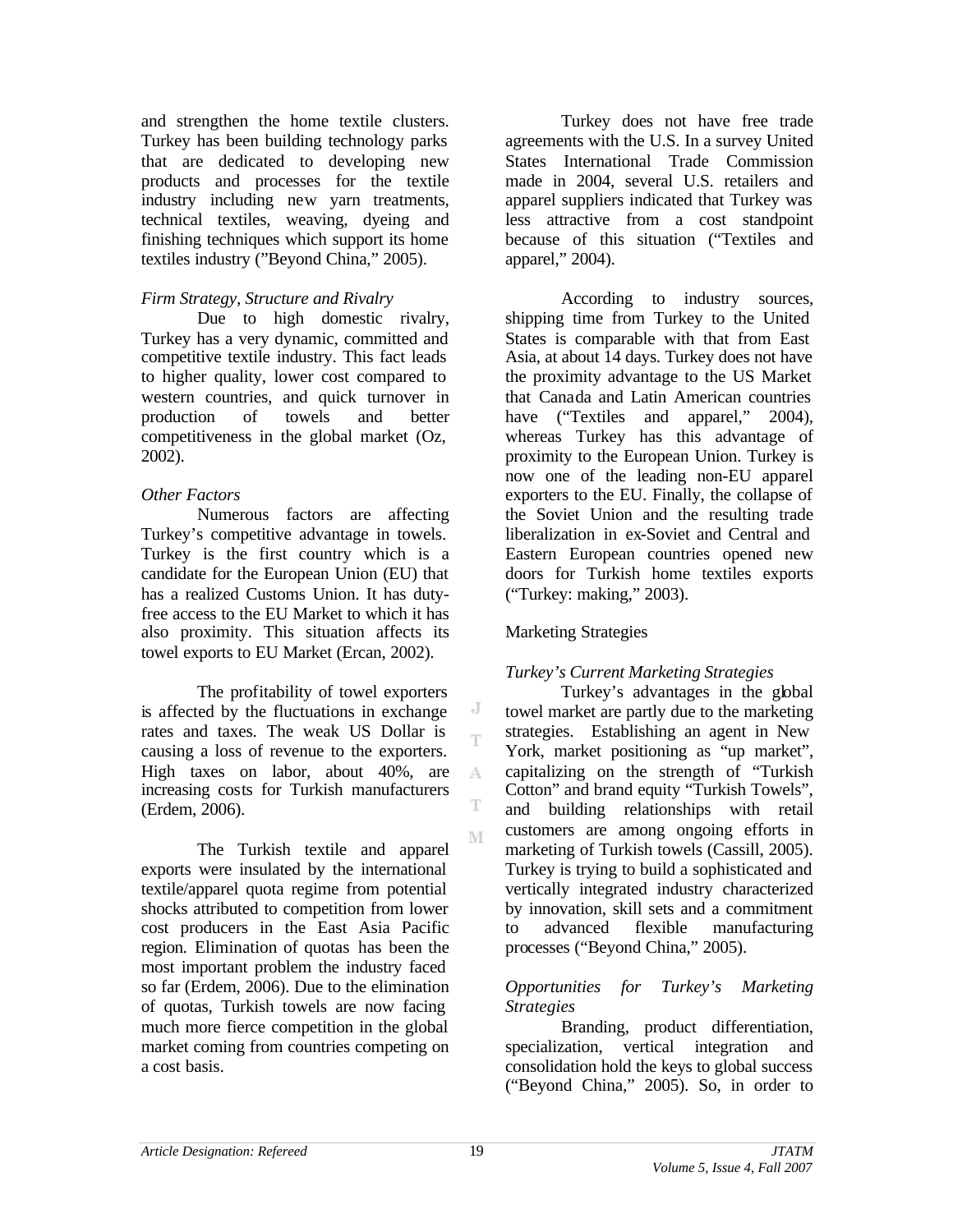succeed in global competition, Turkey's strategies should be on the following issues:

### *Branding*

A specific area of concentration for gaining competitive advantage has been on branding as a means of textile and apparel differentiation ("Textiles industry" (2004); Kilduff, P., & Priestland, C. (2001); Parrish, E. (2003)). Turkish towel producers should understand retailers' quality standards, and be good at designing new products ("Beyond China," 2005).

The Turkish home textile industry is still at the lower end of the value chain: assembly (sewing) and original manufacturing. At this level, Turkey is competitive. However, the major profits come to the upper end of the apparel value chain which is original design (ODM) and original brand manufacturing (OBM). In these segments, brand equity value - both generic (country of origin) and specific accounts for an enormous portion of valueadded. So, Turkish home textiles should focus on ODM and OBM to benefit from the extra value they provide ("Turkey: making," 2003).

# *Product Differentiation*

Turkey has a good reputation in the global market. In the highly competitive atmosphere of the global market to obtain a strong position, to further strengthen this reputation and to maintain it, Turkey should focus on increasing the quality and enhance the value that consumers get rather than focusing on mass production and reducing the costs. So the goal should be to make "Made in Turkey" a major source of valueadded premium ("Turkey: making," 2003).

# *Specialization*

Product and labor specialization are crucial for clusters. The product specialization stimulates and enhances product differentiation, increases the flexibility of the productive process, whereas labor specialization increases quality, productivity, implementing timesaving methods and processes. With both product and labor specialization Turkey can respond to variable market conditions to obtain competitive advantages (Pietrobelli, & Barrera, 2002).

### *Vertical Integration*

Buyers are looking for specialized, one-stop-shop, expert and vertically integrated suppliers. Vertical integration has some advantages in outsourcing such as the ability to make full package production, flexibility, and attracting quick response business by lowering the lead times. To achieve these, the producer firms should vertically integrate. Turkey's home textiles industry should strengthen its position as a vertical producer of home textile producer with a full package solution ("Beyond China," 2005).

# *Consolidation*

Turkey will need to invest more to lower the cost of production and lead times and to raise quality by improved manufacturing processes in order to compete in the international markets, especially after the quotas have been lifted (Erdem, 2006).

# *Politics*

J Ť

A

T M

Turkey would be a more attractive towel supplier if it had free-trade agreements with the U.S. from a cost standpoint, as the interviews of United States International Trade Commission (USITC) with some US importers evidence ("Textiles and apparel," 2004).

### **Summary**

In summary, Turkey is a global competitor in towel production with exports increasing. It is important to note that Turkey's exports have increased on both value and volume bases despite its price per SME being substantially higher than the world average. Turkey is a value-added leader in towels. Turkey has a strong textile and apparel industry structure which provides a competitive advantage in the global market. Turkey is well positioned to continue to compete in the global area and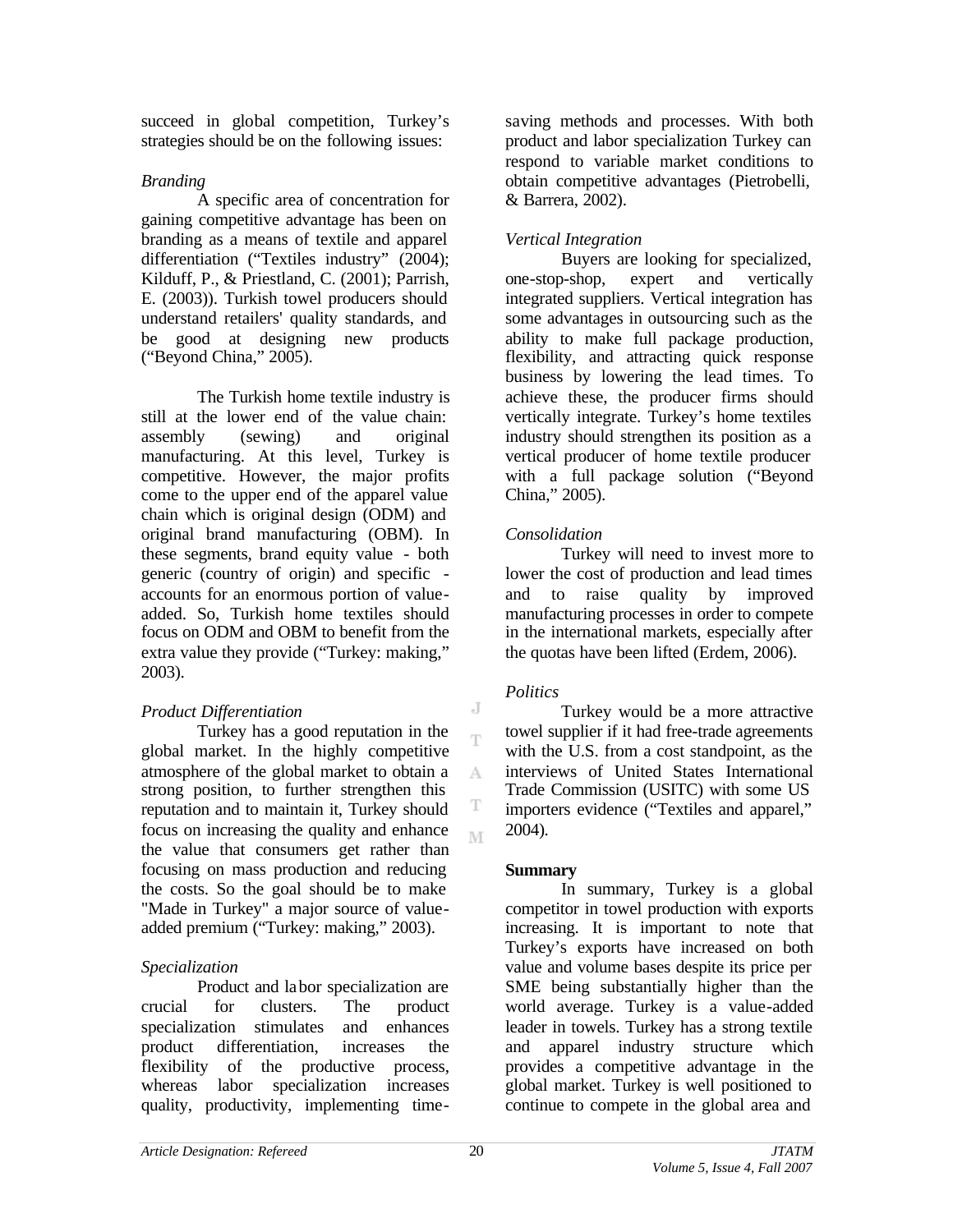be a major supplier of towels. To sustain its place and to enhance it, Turkey should strengthen the elements of Porter's

# REFERENCES

- *2006 export performance evaluation of apparel manufacturing sector*(2007). ITKIB (Istanbul Textile and Apparel Exports Association). Retrieved 07-08-2007 from http://www.itkib.org.tr/ihracat/DisTi caretBilgileri/raporlar/dosyalar/2006 \_konfeksiyon\_yillik\_rapor.pdf
- *About Denizli. economy*(2006). DETKIB (Union of Denizli Textiles and Apparel Exporters) Retrieved, 01-23-2006, from http://www.detkib.org.tr/turkce/den hak.htm
- Andersena, T. M., & Herbertsson, T. T. (2005). Quantifying Globalization. *Applied Economics, 37*(10) 1089- 1098.
- Antimicrobial fibre for hygienic toweling.(2004). Technical Textiles International. *13*(4), 5-5.
- *Apparel and Textiles Industry Statistics* (2005). Plunkett Research. Retrieved 11-10-2005, from: http://www.lib.ncsu.edu:2860/Statist ics/Default.aspx?Industry=23
- Arican, E. (2005). Relation between financial liberalization and foreign currency crises in turkey:An application in terms of foreign currency crises (1990 - 2004). *Journal of American Academy of Business, Cambridge, 7*(2), 236- 246.
- ASTM (2003). *ASTM D123-03 standard terminology relating to textiles,*  Retrieved 06-15-2005, from http://www.ihserc.com/specs3/contr oller/controller;jsessionid=www.ihs erc.com-10e1%3A432ee2b3%3A1dccfcf3ab

"Diamond" which determine the global competitiveness of this sector (1990).

> 1cdc?event=NAV\_CONTROLLER &wl=1&n=1005&sess=236207712 &prod=SPECS3

- Background note: Turkey.(2007). *Background Notes on Countries of the World: Republic of Turkey,* 1-8.
- Bamboo towels reach new level of softness.(2006). *Consumer reports, 71*(10), 6-6.

Beyond China. (2005). *Just Style.*  Retrieved 10-08-2005, from: http://www.juststyle.com/features\_detail.asp?art=94 1&lk=rss

- Borneman, J. (2006). Cotton by the numbers. (cover story). *Textile World, 156*(2), 28-30.
- Cassill, N. (2005). The new global competitive textile and apparel marketplace: future opportunities and challenges. *2005 Seoul International Clothing & Textiles Conference*
- Coleman, J. (1986). *Note on comparative advantage*. Cambridge, MA: Harvard Business School Publishing.
- Competition among foreign suppliers: Price isn't the whole story.  $(2003)$ . Cotton Incorporated. *Textile Consumer Volume*, Retrieved, 06- 07-2005, from http://www.cottoninc.com/TextileC onsumer/TextileConsumerVolume3  $0$  $?$ Pg=33
- Corral, C. B. (2005). Product innovations drove strong bath market*. Home Textiles Today*, *26*(39), 10-10.
- Corral, C. B. (2007). Santens of America shuts down. *Home Textiles Today, 28*(14), 2-2.

J

Ŧ

A

T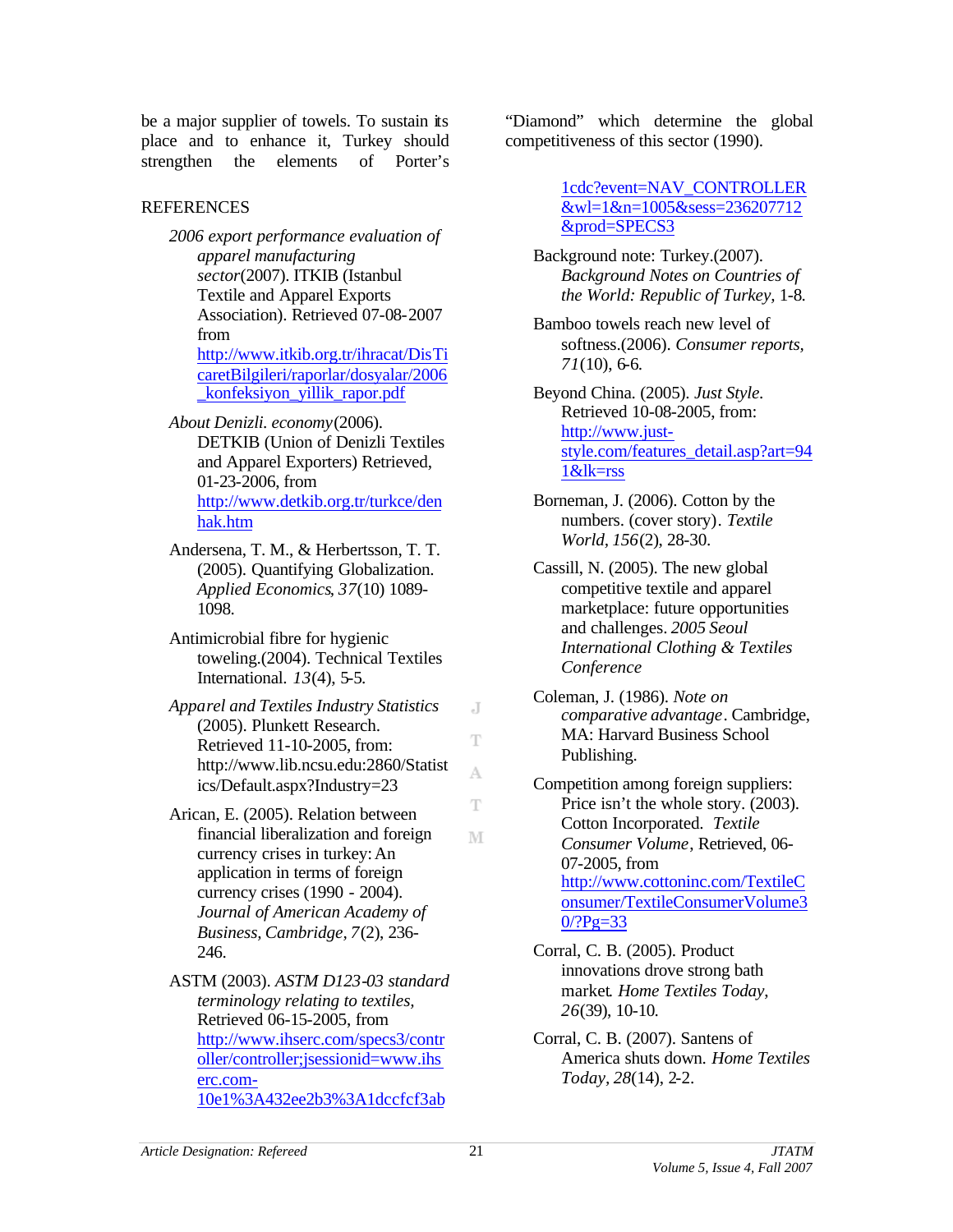Davies, H., & Ellis, P. (2000). Porter's competitive advantage of nations: Time for the final judgement? *Journal of Management Studies*, *37*(8), 1189-1213.

Economy.(2006). *Turkey Country Profile,* 10-13. from: http://www.lib.ncsu.edu:2066/login. aspx?direct=true&db=buh&AN=19 734533&site=bsi-live&scope=site

Ercan, E. (2002). Changing world trade conditions force the Turkish textile and apparel industry to create new strategies. *Journal of Textile Technology and Apparel Management, 2*(4). Retrieved 01-01- 2006, from: http://www.tx.ncsu.edu/jtatm/volum e2issue4/vo2\_issue4\_abstracts.htm

Erdem, S. (2006). Turkish industry battles growing china threat. *WWD: Women's Wear Daily, 191*(6), 9-9.

Gereffi, G. (1997). Global shifts, regional response: Can North America meet the full-package challenge. *Bobbin*, *39*(3), 16-25.

Gray, H. P. (1991). International competitiveness: A review article. *International Trade Journal*, *5*(4), 503-517.

Grimwade, N. (2000). *International Trade: New Patterns of Trade, Production and Investment* (2nd ed.). London, Routledge.

Harrigan, K. R. (1984). Innovation within overseas subsidiaries. *Journal of Business Strategy*, *4*(4), 47-55.

- Heckscher, E. F. & Ohlin, B. (1991). *Heckscher-Ohlin Trade Theory*  (Flam, H. & Flanders, M. ed.). Cambridge, MA: The MIT Press.
- HFN shopping textiles -- A consumer report. (1999). *HFN: Home Furnishings News, 73*(38) 9-9.

*Home Textile Export of Turkey (2003 2004)*(2005). ITKIB (Union of Turkish Exporters of Textiles and Apparel)

*Home Textile Export of Turkey (2004- 2005 January-September)*(2005). ITKIB (Union of Turkish Exporters of Textiles and Apparel)

Kanoglu, N., & Ongut, C. (2003). Textile and apparel industries in the world and Turkey and the competitive power of Turkey (in Turkish). Retrieved, 10-05-2005, from: http://ekutup.dpt.gov.tr/imalatsa/tek stil/kanoglun/rekabet.pdf

Kilduff, P., Priestland, C. (2001). Strategic Transformation in the US Textile and apparel Industries: A Study of Business Dynamics with Forecasts up to 2010. *Study conducted by North Carolina Textile Foundation.*

Lazaro, M. (2003). Searching for the Softest Towel. *Home Textiles Today, 24*(24) 8-8.

Leizens, L. (2005). Market getting softer for towel suppliers. *The Weekly Newspaper for the Home Furnishing Network, 79*(14) 18-18.

Leizens, L.  $(2004)$ . Buying towels – A touchy situation. *The Weekly Newspaper for the Home Furnishing Network* , *78*(17), 12-12.

Macy's (2005). Bath towels catalogue. Retrieved 11-29-2005, from: http://www1.macys.com/catalog/ind ex.ognc?CategoryID=8238&PageID  $= 8238 * 1 * 12 * 1 * 1$ 1&kw=Bath%20Towels&LinkType  $=$ CatDrop

*Major Shippers Report Category 363 Cotton Terry/Other Pile Towels*(2006). OTEXA. Retrieved, 01-12-2006, from: http://www.otexa.ita.doc.gov/msr/ca t363.htm

J Ŧ

A

T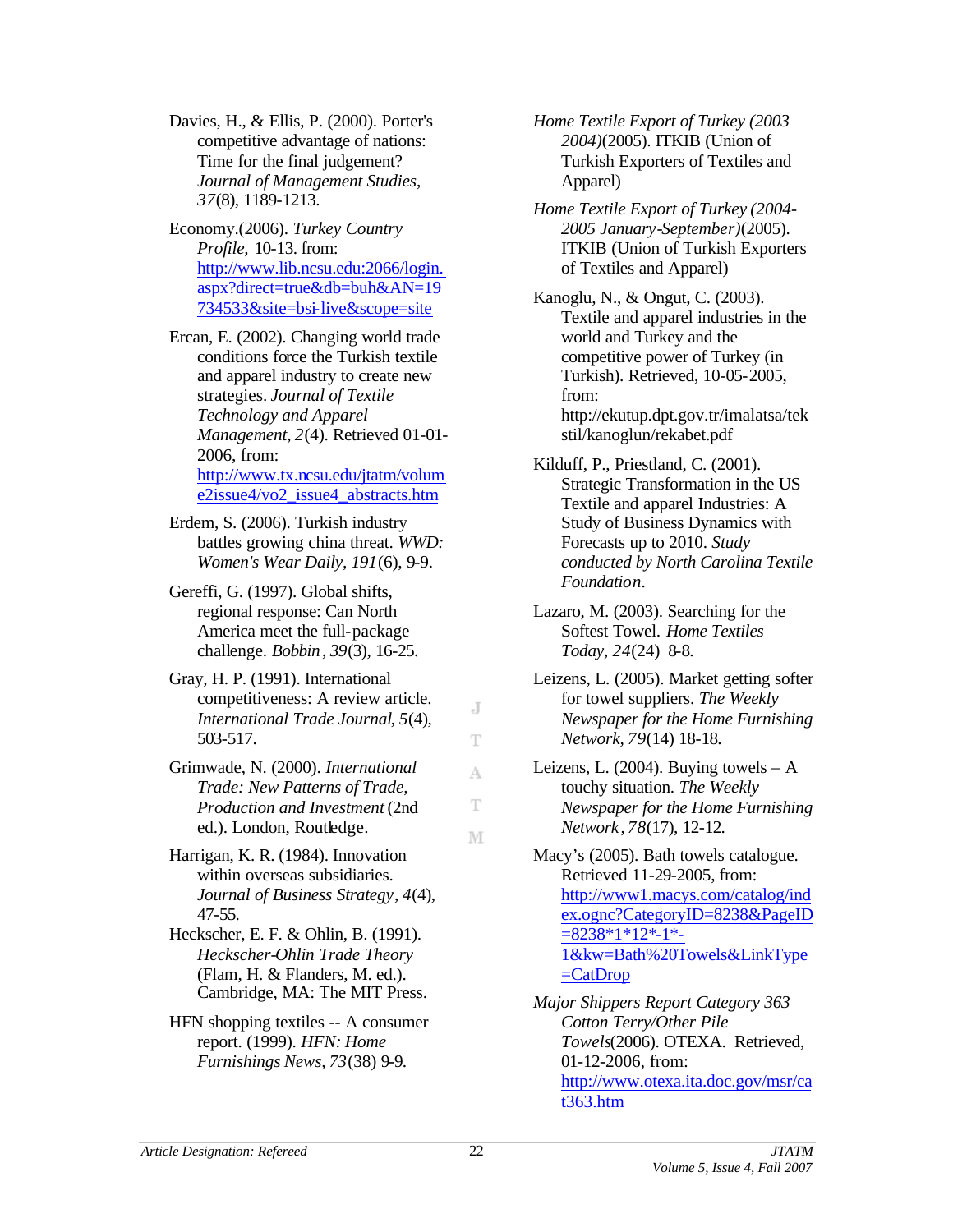*Major Shippers Report Category 363 Cotton Terry/Other Pile Towels*(2006b). OTEXA. Retrieved, 01-12-2006, from: http://www.otexa.ita.doc.gov/msr/ca tV363.htm

- Neelly, R. (2004). Rumors to the contrary, it's a banner year for towels. *Wearables Business*, *8*(6), 38
- Oz, O. (2002). Assessing Porter's framework for national advantage: the case of Turkey. *Journal of Business Research, 55*(6), 509-515.
- Parrish, E. (2003). *Niche market opportunities in the global market place*. Unpublished PhD Dissertation, North Carolina State University.
- Peterson, E. (2005, April 1). Towels & robes towels get personal; robes trend high-end. *Wearables Business,*  32.
- Pietrobelli, C., & Barrera, T. O. (2002). Enterprise clusters and industrial districts in Colombia's fashion sector. *European Planning Studies, 10*(5), 541-562.
- Porter, M. E. (1990). *Competitive Advantage of Nations*. New York: Free Press.
- Posner, M.V. (1961). International Trade and Technical Change [Electronic Version]. *Oxford Economic Papers, 13*(3), 323-341.
- Pressman, S. (1991). The competitive advantage of nations (book). *Journal of Management, 17*(1), 213- 215.
- Ricardo, D. (1817). *The Principles of Political Economy and Taxation.* London: Everyman's Library.
- Sanfilippo, M. (2005). Surface interest key in bath towels. *Home Textiles Today*, *26*(35), 4-4.

Sanfilippo, M. (2005b). Specialty fibers, weaves and finishes rev up towels. *Home Textiles Today, 27*(8), 1-23.

Sasi, A. (2005). Indian textile exporters eyeing brands in US, EU. *Businessline.* Chennai Mar 13, 1-1.

Smid, S., & Taskesen, F. (2002). *Textile, apparel and leather sector in Turkey* No. Dossier: 00.068 Reference: 0326.02)PWC Consulting. Retrieved 07-08-2007, from http://ec.europa.eu/enterprise/enlarg ement/doc/turkey-textile.pdf

Tatcher, M. (1997). Ace of diamonds. *People Management, 3*(21), 36-38.

- *Textiles and apparel: assessment of the competitiveness of certain foreign suppliers to the U.S. market. Investigation No. 332-448, Publication 3671*(2004). USITC (United States International Trade Commission).
- *Textiles industry survey*(2004). Standard & Poor's. *Monthly Investment Review,* January.

*The export performance of textile sector annual evaluation 2006*(2007). ITKIB (Istanbul Textile and Apparel Exports Association). Retrieved 07- 08-2007, from http://www.itkib.org.tr/ihracat/DisTi caretBilgileri/raporlar/dosyalar/perf

ormans\_tekstil\_aralik\_2006.pdf

- The fine art of drying. The latest towels are wrapping up consumers in luxury, comfort and style. (2003). Cotton Incorporated. *Lifestyle Monitor*, Retrieved, 06-07-2005, from: http://www.cottoninc.com/lsmarticle s/?articleID=71
- *Turkey: making the productivity and growth breakthrough (Executive summary)*(2003) MGI . Retrieved 0- 10-2006, from: http://www.mckinsey.com/mgi/publ

J Ŧ

A T